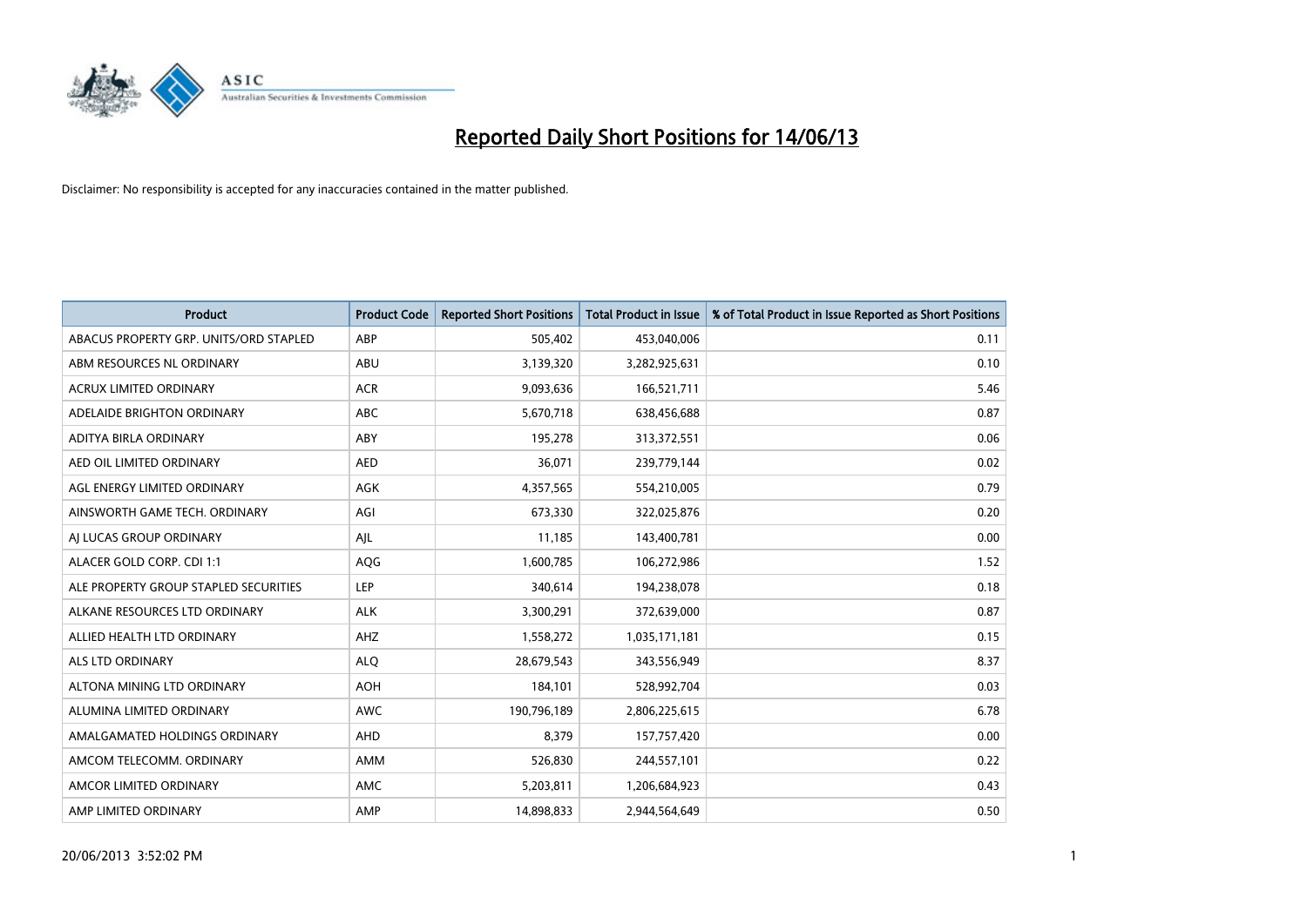

| <b>Product</b>                            | <b>Product Code</b> | <b>Reported Short Positions</b> | <b>Total Product in Issue</b> | % of Total Product in Issue Reported as Short Positions |
|-------------------------------------------|---------------------|---------------------------------|-------------------------------|---------------------------------------------------------|
| AMPELLA MINING ORDINARY                   | AMX                 | 1,002,266                       | 248,000,493                   | 0.41                                                    |
| ANGLOGOLD ASHANTI CDI 5:1                 | AGG                 |                                 | 89,207,765                    | 0.00                                                    |
| ANSELL LIMITED ORDINARY                   | <b>ANN</b>          | 10,611,122                      | 130,631,752                   | 8.11                                                    |
| ANTARES ENERGY LTD ORDINARY               | AZZ                 | 577,421                         | 255,000,000                   | 0.23                                                    |
| ANZ BANKING GRP LTD ORDINARY              | ANZ                 | 12,552,486                      | 2,743,949,704                 | 0.43                                                    |
| APA GROUP STAPLED SECURITIES              | APA                 | 7,831,198                       | 835,750,807                   | 0.93                                                    |
| APN NEWS & MEDIA ORDINARY                 | <b>APN</b>          | 18,858,994                      | 661,526,586                   | 2.86                                                    |
| AQUARIUS PLATINUM. ORDINARY               | AQP                 | 4,655,446                       | 486,851,336                   | 0.96                                                    |
| AQUILA RESOURCES ORDINARY                 | <b>AQA</b>          | 12,438,245                      | 411,804,442                   | 3.01                                                    |
| ARAFURA RESOURCE LTD ORDINARY             | <b>ARU</b>          | 8,367                           | 441,270,644                   | 0.00                                                    |
| ARB CORPORATION ORDINARY                  | ARP                 | 401,786                         | 72,481,302                    | 0.56                                                    |
| ARDENT LEISURE GROUP STAPLED SECURITIES   | AAD                 | 2,113,268                       | 397,803,987                   | 0.53                                                    |
| ARENA REIT ORDINARY UNITS                 | <b>ARF</b>          | 1,657,670                       | 206,342,963                   | 0.80                                                    |
| ARISTOCRAT LEISURE ORDINARY               | ALL                 | 8,026,364                       | 551,418,047                   | 1.45                                                    |
| ARRIUM LTD ORDINARY                       | ARI                 | 15,786,864                      | 1,355,433,903                 | 1.17                                                    |
| ASCIANO LIMITED ORDINARY                  | <b>AIO</b>          | 15,422,839                      | 975,385,664                   | 1.58                                                    |
| ASG GROUP LIMITED ORDINARY                | ASZ                 | 1,602,505                       | 206,720,839                   | 0.77                                                    |
| ASPEN GROUP ORD/UNITS STAPLED             | APZ                 | 80,028                          | 1,192,665,422                 | 0.00                                                    |
| ASTRO JAP PROP GROUP STAPLED US PROHIBIT. | AJA                 | 130,123                         | 67,211,752                    | 0.19                                                    |
| ASX LIMITED ORDINARY                      | ASX                 | 2,178,037                       | 175,136,729                   | 1.22                                                    |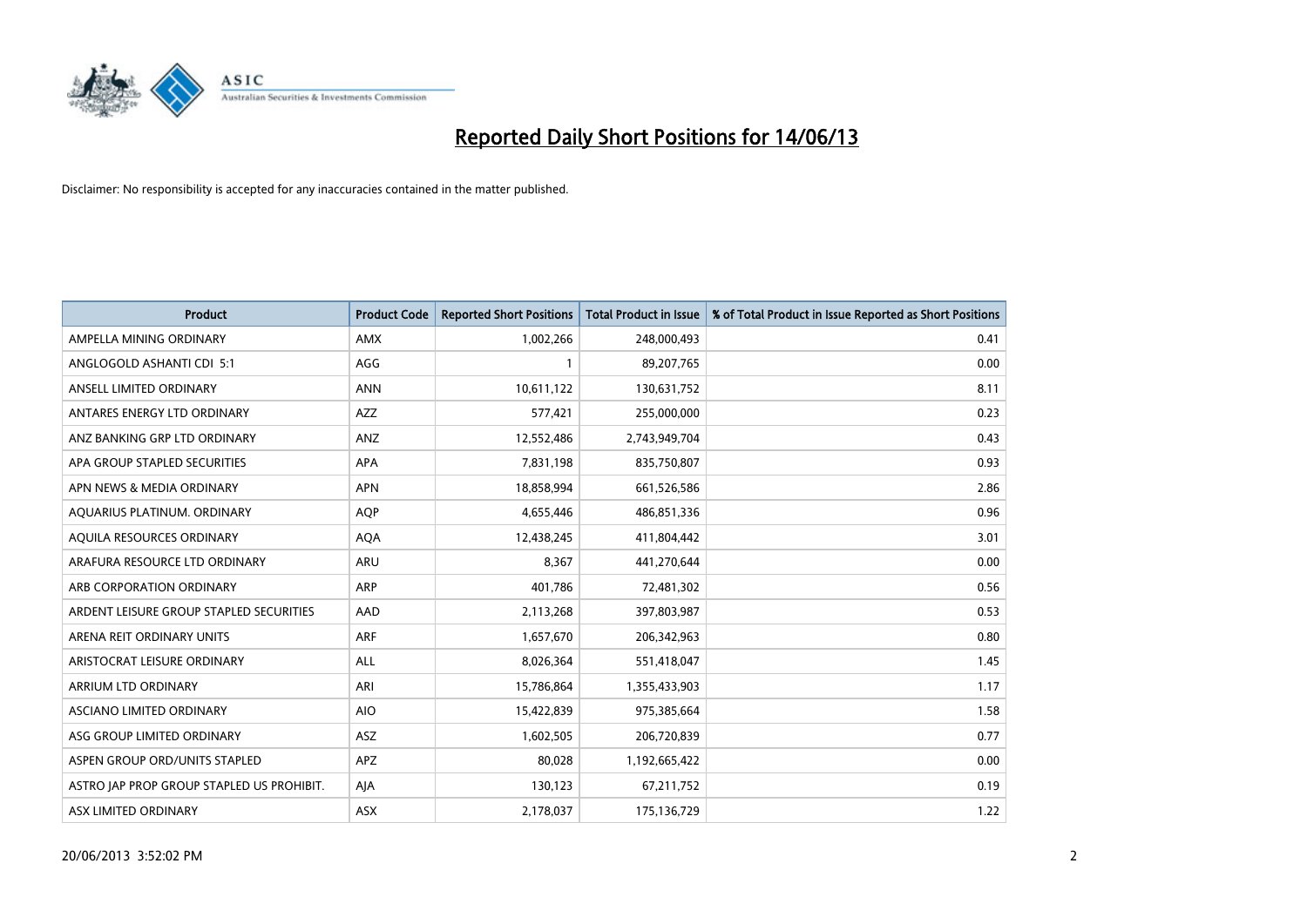

| <b>Product</b>                       | <b>Product Code</b> | <b>Reported Short Positions</b> | <b>Total Product in Issue</b> | % of Total Product in Issue Reported as Short Positions |
|--------------------------------------|---------------------|---------------------------------|-------------------------------|---------------------------------------------------------|
| ASX LIMITED RTS28-JUN-13FORUSDEF     | <b>ASXR</b>         | 5,367                           | 18,435,445                    | 0.03                                                    |
| ATLAS IRON LIMITED ORDINARY          | <b>AGO</b>          | 45,122,345                      | 909,718,409                   | 4.97                                                    |
| AURIZON HOLDINGS LTD ORDINARY        | AZJ                 | 9,064,966                       | 2,137,284,503                 | 0.42                                                    |
| AURORA OIL & GAS ORDINARY            | <b>AUT</b>          | 4,827,447                       | 447,885,778                   | 1.07                                                    |
| AUSDRILL LIMITED ORDINARY            | ASL                 | 10,565,326                      | 312,277,224                   | 3.40                                                    |
| AUSENCO LIMITED ORDINARY             | <b>AAX</b>          | 1,409,567                       | 123,527,574                   | 1.13                                                    |
| <b>AUSTAL LIMITED ORDINARY</b>       | ASB                 | 812,302                         | 346,007,639                   | 0.23                                                    |
| AUSTBROKERS HOLDINGS ORDINARY        | <b>AUB</b>          | 15,771                          | 57,955,632                    | 0.02                                                    |
| AUSTIN ENGINEERING ORDINARY          | ANG                 | 608,066                         | 73,164,403                    | 0.83                                                    |
| AUSTRALAND PROPERTY STAPLED SECURITY | <b>ALZ</b>          | 1,982,078                       | 578,324,670                   | 0.32                                                    |
| AUSTRALIAN AGRICULT. ORDINARY        | AAC                 | 2,466,373                       | 313,113,358                   | 0.77                                                    |
| <b>AUSTRALIAN EDUCATION UNITS</b>    | <b>AEU</b>          | 351                             | 175,465,397                   | 0.00                                                    |
| AUSTRALIAN INFR LTD ORDINARY         | <b>AIX</b>          | 922,639                         | 620,733,944                   | 0.15                                                    |
| AUSTRALIAN PHARM, ORDINARY           | API                 | 244,681                         | 488,115,883                   | 0.05                                                    |
| <b>AUTOMOTIVE HOLDINGS ORDINARY</b>  | <b>AHE</b>          | 246,461                         | 260,579,682                   | 0.08                                                    |
| AVIENNINGS LIMITED ORDINARY          | <b>AVI</b>          | 2,169,947                       | 384,423,851                   | 0.56                                                    |
| AWE LIMITED ORDINARY                 | AWE                 | 5,938,149                       | 522,116,985                   | 1.15                                                    |
| <b>BANDANNA ENERGY ORDINARY</b>      | <b>BND</b>          | 23,650,244                      | 528,481,199                   | 4.48                                                    |
| BANK OF QUEENSLAND. ORDINARY         | <b>BOQ</b>          | 5,025,860                       | 318,192,231                   | 1.59                                                    |
| <b>BASE RES LIMITED ORDINARY</b>     | <b>BSE</b>          | 3,817,125                       | 561,840,029                   | 0.68                                                    |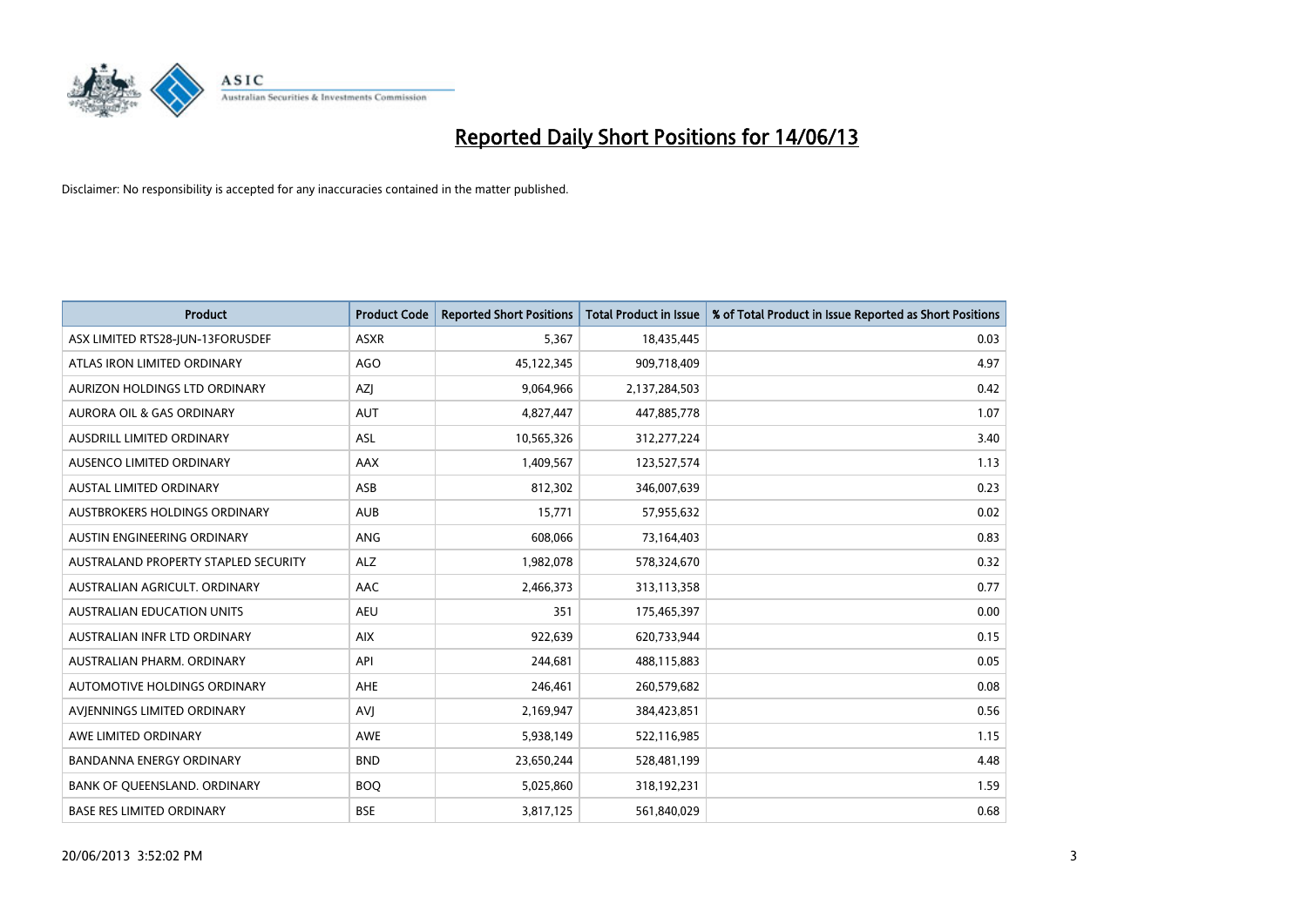

| <b>Product</b>                         | <b>Product Code</b> | <b>Reported Short Positions</b> | <b>Total Product in Issue</b> | % of Total Product in Issue Reported as Short Positions |
|----------------------------------------|---------------------|---------------------------------|-------------------------------|---------------------------------------------------------|
| <b>BATHURST RESOURCES ORDINARY</b>     | <b>BTU</b>          | 37,096,724                      | 697,247,997                   | 5.30                                                    |
| BC IRON LIMITED ORDINARY               | <b>BCI</b>          | 589,162                         | 123,204,384                   | 0.48                                                    |
| BEACH ENERGY LIMITED ORDINARY          | <b>BPT</b>          | 17,314,621                      | 1,268,647,188                 | 1.37                                                    |
| BEADELL RESOURCE LTD ORDINARY          | <b>BDR</b>          | 46,178,861                      | 786,477,280                   | 5.89                                                    |
| <b>BEGA CHEESE LTD ORDINARY</b>        | <b>BGA</b>          | 12,620                          | 151,866,050                   | 0.01                                                    |
| BENDIGO AND ADELAIDE ORDINARY          | <b>BEN</b>          | 13,967,353                      | 407,185,500                   | 3.44                                                    |
| BERKELEY RESOURCES ORDINARY            | <b>BKY</b>          | 119,507                         | 179,393,323                   | 0.07                                                    |
| <b>BHP BILLITON LIMITED ORDINARY</b>   | <b>BHP</b>          | 10,448,406                      | 3,211,691,105                 | 0.30                                                    |
| <b>BILLABONG ORDINARY</b>              | <b>BBG</b>          | 6,470,865                       | 478,944,292                   | 1.36                                                    |
| <b>BLACKMORES LIMITED ORDINARY</b>     | <b>BKL</b>          | 6,156                           | 16,972,069                    | 0.04                                                    |
| BLACKTHORN RESOURCES ORD US PROHIBITED | <b>BTR</b>          | 287,359                         | 164,285,950                   | 0.17                                                    |
| <b>BLUESCOPE STEEL LTD ORDINARY</b>    | <b>BSL</b>          | 7,250,948                       | 558,243,305                   | 1.28                                                    |
| <b>BOART LONGYEAR ORDINARY</b>         | <b>BLY</b>          | 49,102,633                      | 461,163,412                   | 10.64                                                   |
| <b>BORAL LIMITED, ORDINARY</b>         | <b>BLD</b>          | 44,379,701                      | 774,000,641                   | 5.73                                                    |
| <b>BRADKEN LIMITED ORDINARY</b>        | <b>BKN</b>          | 10,126,163                      | 169,240,662                   | 6.01                                                    |
| <b>BRAMBLES LIMITED ORDINARY</b>       | <b>BXB</b>          | 3,873,557                       | 1,557,343,218                 | 0.22                                                    |
| BREVILLE GROUP LTD ORDINARY            | <b>BRG</b>          | 4,207,111                       | 130,095,322                   | 3.23                                                    |
| <b>BRICKWORKS LIMITED ORDINARY</b>     | <b>BKW</b>          | 15,742                          | 147,818,132                   | 0.01                                                    |
| <b>BROCKMAN MINING LTD ORDINARY</b>    | <b>BCK</b>          | 90,995                          | 7,894,482,131                 | 0.00                                                    |
| BT INVESTMENT MNGMNT ORDINARY          | <b>BTT</b>          | 51,779                          | 274,214,460                   | 0.02                                                    |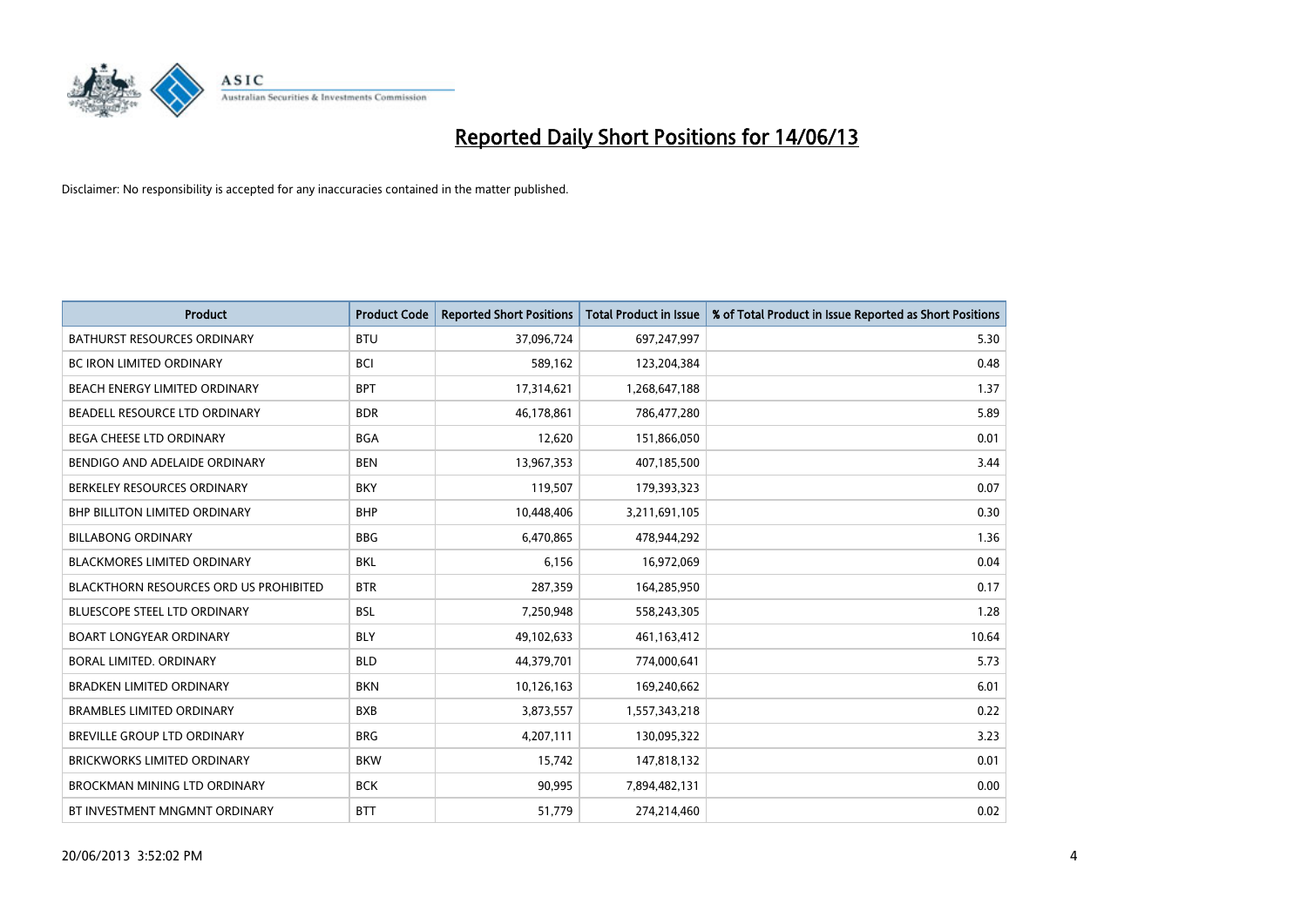

| <b>Product</b>                          | <b>Product Code</b> | <b>Reported Short Positions</b> | <b>Total Product in Issue</b> | % of Total Product in Issue Reported as Short Positions |
|-----------------------------------------|---------------------|---------------------------------|-------------------------------|---------------------------------------------------------|
| <b>BUCCANEER ENERGY LTD ORDINARY</b>    | <b>BCC</b>          | 500,000                         | 1,545,852,999                 | 0.03                                                    |
| <b>BUREY GOLD LIMITED ORDINARY</b>      | <b>BYR</b>          | 100,000                         | 354,219,003                   | 0.03                                                    |
| <b>BURU ENERGY ORDINARY</b>             | <b>BRU</b>          | 17,660,294                      | 274,036,429                   | 6.44                                                    |
| <b>BWP TRUST ORDINARY UNITS</b>         | <b>BWP</b>          | 4,107,858                       | 537,753,954                   | 0.76                                                    |
| CABCHARGE AUSTRALIA ORDINARY            | CAB                 | 11,404,884                      | 120,430,683                   | 9.45                                                    |
| CALTEX AUSTRALIA ORDINARY               | <b>CTX</b>          | 3,083,829                       | 270,000,000                   | 1.13                                                    |
| CAPE LAMBERT RES LTD ORDINARY           | <b>CFE</b>          | 51,544                          | 685,107,562                   | 0.01                                                    |
| CARABELLA RES LTD ORDINARY              | <b>CLR</b>          | 100,000                         | 152,361,547                   | 0.07                                                    |
| <b>CARBON ENERGY ORDINARY</b>           | <b>CNX</b>          | 4,533                           | 786,889,705                   | 0.00                                                    |
| <b>CARDNO LIMITED ORDINARY</b>          | CDD                 | 10,103,060                      | 143,726,327                   | 7.03                                                    |
| CARNARVON PETROLEUM ORDINARY            | <b>CVN</b>          | 39,246                          | 934,109,501                   | 0.00                                                    |
| CARSALES.COM LTD ORDINARY               | <b>CRZ</b>          | 2,175,520                       | 236,134,464                   | 0.91                                                    |
| CASH CONVERTERS ORDINARY                | CCV                 | 1,730,011                       | 423,861,025                   | 0.42                                                    |
| CEDAR WOODS PROP. ORDINARY              | <b>CWP</b>          | 47,703                          | 73,359,551                    | 0.06                                                    |
| CENTRAL PETROLEUM ORDINARY              | <b>CTP</b>          | 819,178                         | 1,440,078,845                 | 0.06                                                    |
| CERAMIC FUEL CELLS ORDINARY             | <b>CFU</b>          | 609,249                         | 1,591,941,620                 | 0.04                                                    |
| CFS RETAIL TRUST GRP STAPLED SECURITIES | <b>CFX</b>          | 52,018,686                      | 2,828,495,659                 | 1.83                                                    |
| CHALLENGER DIV.PRO. STAPLED UNITS       | <b>CDI</b>          | 138,448                         | 214,101,013                   | 0.07                                                    |
| <b>CHALLENGER LIMITED ORDINARY</b>      | <b>CGF</b>          | 2,465,388                       | 532,164,145                   | 0.45                                                    |
| CHANDLER MACLEOD LTD ORDINARY           | <b>CMG</b>          | 503,237                         | 469,679,390                   | 0.10                                                    |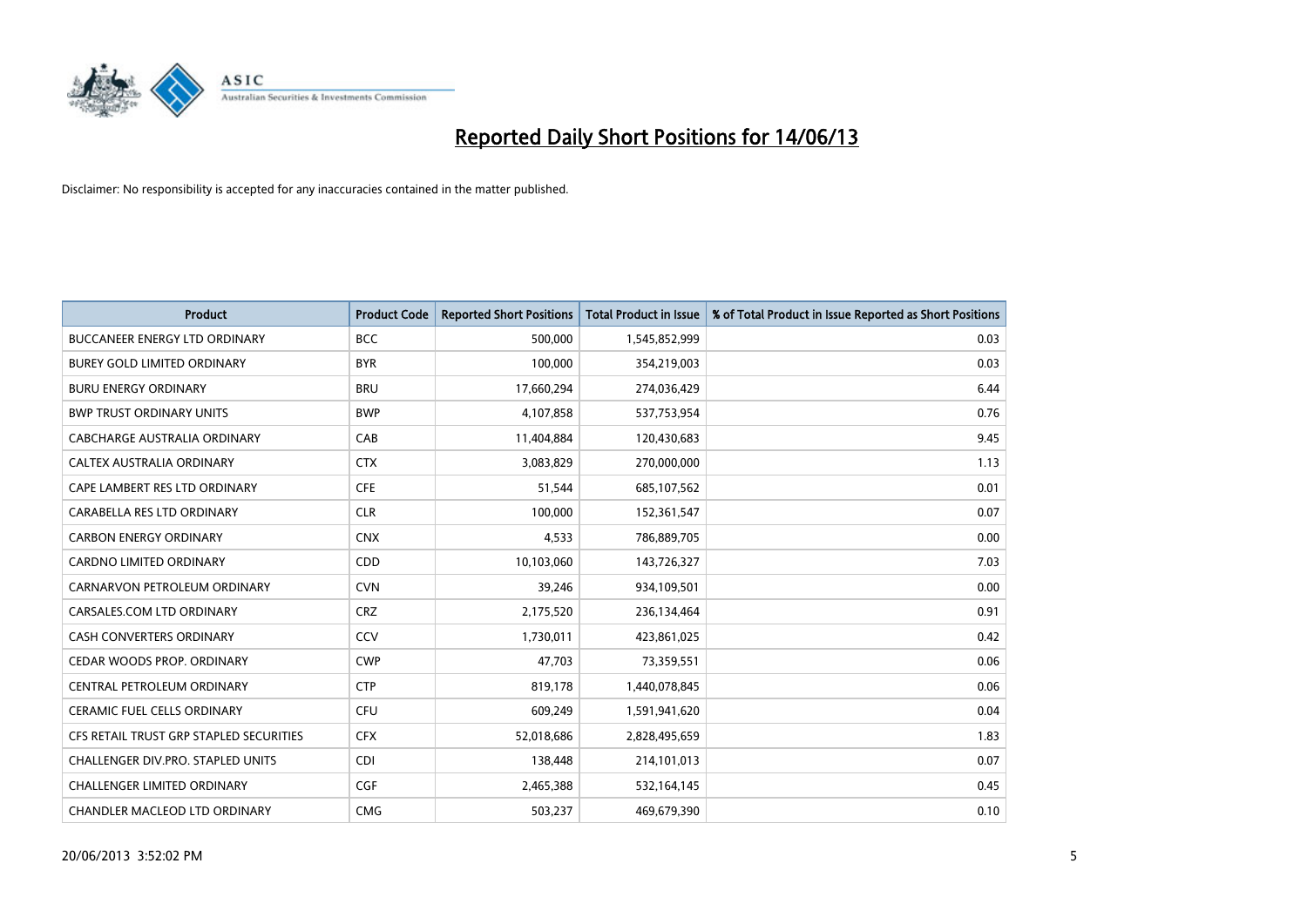

| <b>Product</b>                          | <b>Product Code</b> | <b>Reported Short Positions</b> | <b>Total Product in Issue</b> | % of Total Product in Issue Reported as Short Positions |
|-----------------------------------------|---------------------|---------------------------------|-------------------------------|---------------------------------------------------------|
| CHARTER HALL GROUP STAPLED US PROHIBIT. | <b>CHC</b>          | 401,994                         | 302,262,312                   | 0.13                                                    |
| <b>CHARTER HALL RETAIL UNITS</b>        | <b>CQR</b>          | 2,803,003                       | 337,582,974                   | 0.83                                                    |
| <b>CHORUS LIMITED ORDINARY</b>          | <b>CNU</b>          | 87,780                          | 389,299,049                   | 0.03                                                    |
| CITIGOLD CORP LTD ORDINARY              | <b>CTO</b>          | 153,427                         | 1,352,907,765                 | 0.01                                                    |
| <b>CLOUGH LIMITED ORDINARY</b>          | <b>CLO</b>          | 6,903,611                       | 777,781,882                   | 0.88                                                    |
| COAL OF AFRICA LTD ORDINARY             | <b>CZA</b>          | 426                             | 1,048,368,613                 | 0.00                                                    |
| <b>COALSPUR MINES LTD ORDINARY</b>      | <b>CPL</b>          | 9,948,225                       | 639,748,901                   | 1.55                                                    |
| COCA-COLA AMATIL ORDINARY               | <b>CCL</b>          | 4,987,268                       | 763,590,249                   | 0.65                                                    |
| COCHLEAR LIMITED ORDINARY               | <b>COH</b>          | 4,036,830                       | 57,040,932                    | 7.09                                                    |
| <b>COCKATOO COAL ORDINARY</b>           | <b>COK</b>          | 10,046,687                      | 1,016,746,908                 | 0.98                                                    |
| <b>CODAN LIMITED ORDINARY</b>           | <b>CDA</b>          | 478,563                         | 176,926,104                   | 0.27                                                    |
| <b>COKAL LTD ORDINARY</b>               | <b>CKA</b>          | 2,389,356                       | 411,046,892                   | 0.58                                                    |
| COLLINS FOODS LTD ORDINARY              | <b>CKF</b>          | 568,522                         | 93,000,003                    | 0.62                                                    |
| COMMONWEALTH BANK, ORDINARY             | <b>CBA</b>          | 8,150,813                       | 1,611,928,836                 | 0.46                                                    |
| <b>COMMONWEALTH PROP ORDINARY UNITS</b> | <b>CPA</b>          | 16,957,906                      | 2,347,003,413                 | 0.74                                                    |
| <b>COMPASS RESOURCES ORDINARY</b>       | <b>CMR</b>          | 7,472                           | 1,403,744,100                 | 0.00                                                    |
| <b>COMPUTERSHARE LTD ORDINARY</b>       | <b>CPU</b>          | 11,974,017                      | 556,203,079                   | 2.13                                                    |
| <b>CORP TRAVEL LIMITED ORDINARY</b>     | <b>CTD</b>          | 151,878                         | 78,081,184                    | 0.20                                                    |
| <b>CREDIT CORP GROUP ORDINARY</b>       | CCP                 | 88,523                          | 45,932,899                    | 0.20                                                    |
| <b>CROMWELL PROP STAPLED SECURITIES</b> | <b>CMW</b>          | 4,056,507                       | 1,658,740,327                 | 0.24                                                    |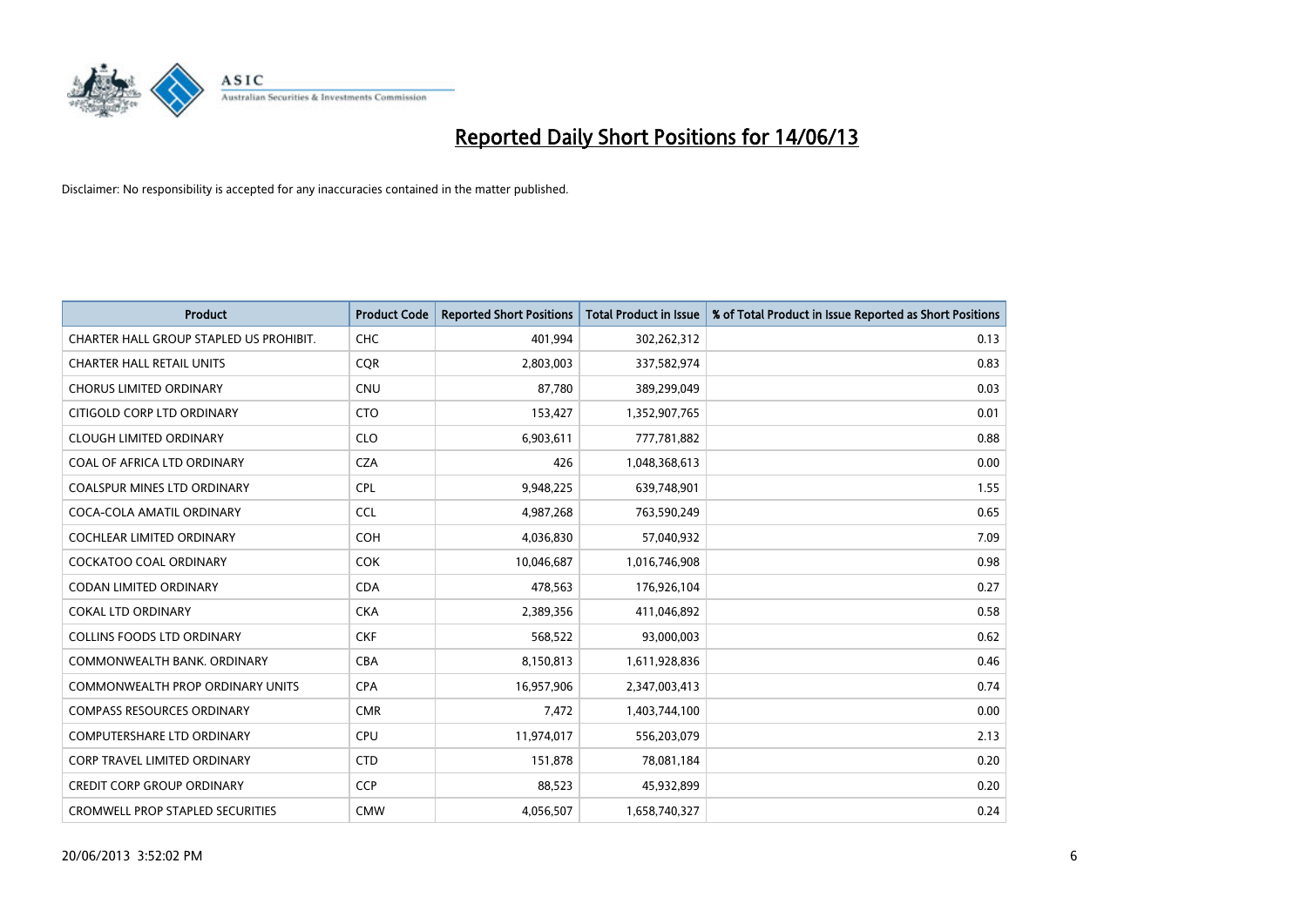

| <b>Product</b>                     | <b>Product Code</b> | <b>Reported Short Positions</b> | <b>Total Product in Issue</b> | % of Total Product in Issue Reported as Short Positions |
|------------------------------------|---------------------|---------------------------------|-------------------------------|---------------------------------------------------------|
| <b>CROWN LIMITED ORDINARY</b>      | <b>CWN</b>          | 1,435,889                       | 728,394,185                   | 0.20                                                    |
| <b>CSG LIMITED ORDINARY</b>        | <b>CSV</b>          | 118,981                         | 278,155,477                   | 0.04                                                    |
| <b>CSL LIMITED ORDINARY</b>        | <b>CSL</b>          | 1,681,259                       | 491,794,065                   | 0.32                                                    |
| <b>CSR LIMITED ORDINARY</b>        | <b>CSR</b>          | 50,468,709                      | 506,000,315                   | 9.99                                                    |
| <b>CUDECO LIMITED ORDINARY</b>     | CDU                 | 4,300,536                       | 204,877,294                   | 2.09                                                    |
| DART ENERGY LTD ORDINARY           | <b>DTE</b>          | 14,332,242                      | 878,988,226                   | 1.63                                                    |
| DATA#3 LIMITED ORDINARY            | <b>DTL</b>          | 111,908                         | 153,974,950                   | 0.07                                                    |
| DAVID JONES LIMITED ORDINARY       | <b>DJS</b>          | 59,155,242                      | 535,002,401                   | 11.04                                                   |
| DECMIL GROUP LIMITED ORDINARY      | <b>DCG</b>          | 4,085,637                       | 168,203,219                   | 2.43                                                    |
| DEEP YELLOW LIMITED ORDINARY       | <b>DYL</b>          | 838                             | 1,560,709,287                 | 0.00                                                    |
| DEXUS PROPERTY GROUP STAPLED UNITS | <b>DXS</b>          | 15,512,016                      | 4,839,024,176                 | 0.30                                                    |
| DISCOVERY METALS LTD ORDINARY      | <b>DML</b>          | 7,127,176                       | 486,986,451                   | 1.46                                                    |
| DOMINO PIZZA ENTERPR ORDINARY      | <b>DMP</b>          | 163,365                         | 70,192,674                    | 0.22                                                    |
| DORAY MINERALS LTD ORDINARY        | <b>DRM</b>          | 57,921                          | 141,866,768                   | 0.04                                                    |
| DOWNER EDI LIMITED ORDINARY        | <b>DOW</b>          | 9,509,772                       | 433,409,429                   | 2.20                                                    |
| DRILLSEARCH ENERGY ORDINARY        | <b>DLS</b>          | 13,727,804                      | 427,753,371                   | 3.21                                                    |
| DUET GROUP STAPLED US PROHIBIT.    | <b>DUE</b>          | 7,612,017                       | 1,169,314,842                 | 0.65                                                    |
| DULUXGROUP LIMITED ORDINARY        | <b>DLX</b>          | 5,701,554                       | 374,507,181                   | 1.52                                                    |
| <b>DWS LTD ORDINARY</b>            | <b>DWS</b>          | 462,597                         | 132,362,763                   | 0.35                                                    |
| ECHO ENTERTAINMENT ORDINARY        | <b>EGP</b>          | 8,926,416                       | 825,672,730                   | 1.08                                                    |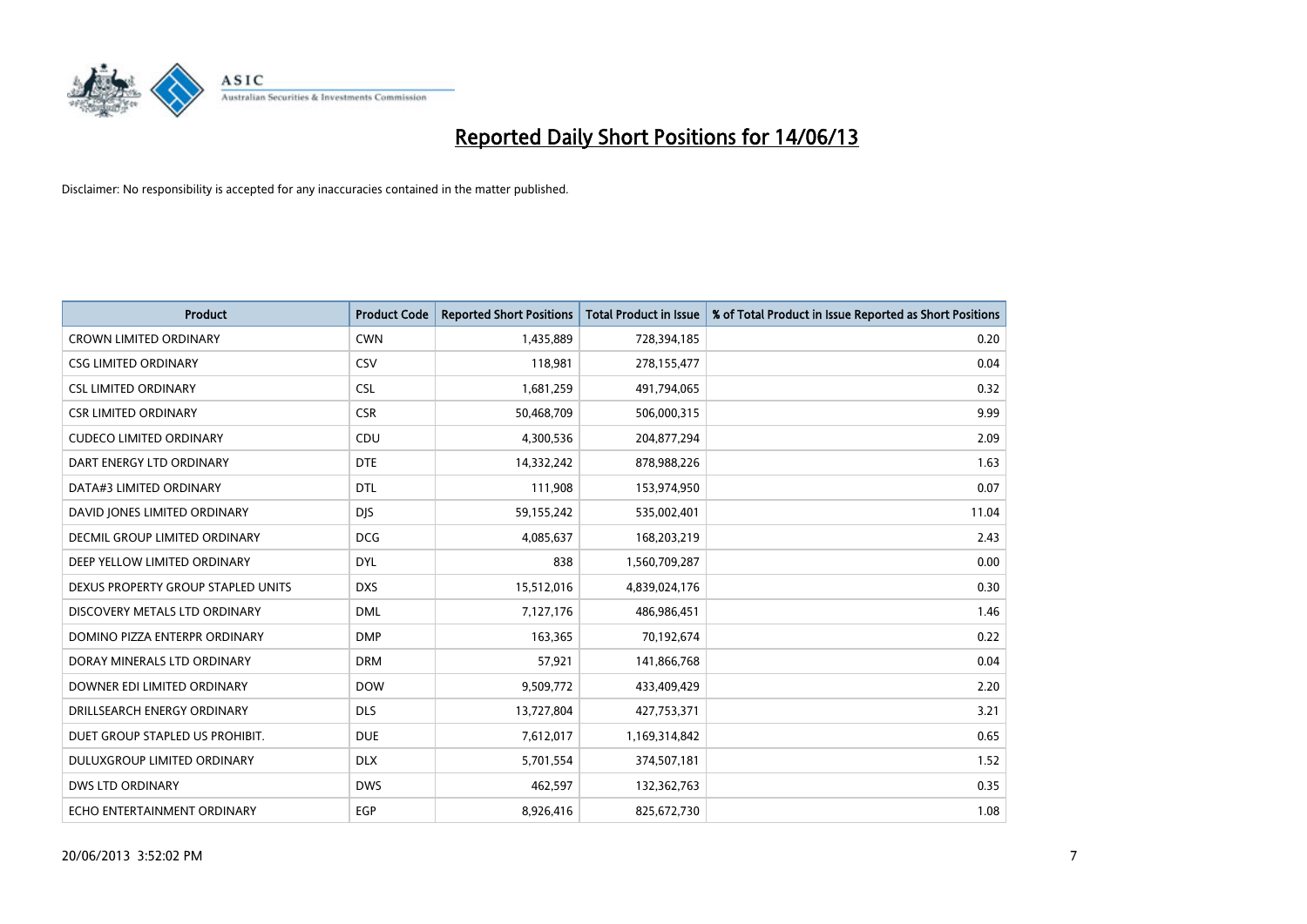

| <b>Product</b>                         | <b>Product Code</b> | <b>Reported Short Positions</b> | <b>Total Product in Issue</b> | % of Total Product in Issue Reported as Short Positions |
|----------------------------------------|---------------------|---------------------------------|-------------------------------|---------------------------------------------------------|
| <b>ELDERS LIMITED ORDINARY</b>         | <b>ELD</b>          | 15,946,769                      | 448,598,480                   | 3.55                                                    |
| ELEMENTAL MINERALS ORDINARY            | ELM                 | 34,702                          | 288,587,228                   | 0.01                                                    |
| ELEMENTOS LIMITED ORDINARY             | <b>ELT</b>          | 16                              | 154,349,209                   | 0.00                                                    |
| <b>EMECO HOLDINGS ORDINARY</b>         | <b>EHL</b>          | 25,590,019                      | 599,675,707                   | 4.27                                                    |
| <b>ENDEAVOUR MIN CORP CDI 1:1</b>      | <b>EVR</b>          | 168,204                         | 126,540,908                   | 0.13                                                    |
| <b>ENERGY RESOURCES ORDINARY 'A'</b>   | <b>ERA</b>          | 10,563,919                      | 517,725,062                   | 2.04                                                    |
| <b>ENERGY WORLD CORPOR, ORDINARY</b>   | <b>EWC</b>          | 25,725,374                      | 1,734,166,672                 | 1.48                                                    |
| <b>ENVESTRA LIMITED ORDINARY</b>       | <b>ENV</b>          | 6,924,431                       | 1,796,808,474                 | 0.39                                                    |
| EQUATORIAL RES LTD ORDINARY            | EQX                 | 8                               | 119,835,353                   | 0.00                                                    |
| ERM POWER LIMITED ORDINARY             | EPW                 | 371,040                         | 178,332,935                   | 0.20                                                    |
| ETHANE PIPELINE STAPLED SECURITIES     | <b>EPX</b>          | 5,981                           | 69,302,275                    | 0.01                                                    |
| EVOLUTION MINING LTD ORDINARY          | <b>EVN</b>          | 20,144,680                      | 708,092,989                   | 2.84                                                    |
| FAIRFAX MEDIA LTD ORDINARY             | FXJ                 | 390,075,231                     | 2,351,955,725                 | 16.60                                                   |
| <b>FANTASTIC HOLDINGS ORDINARY</b>     | <b>FAN</b>          | 50,835                          | 102,739,538                   | 0.05                                                    |
| FAR LTD ORDINARY                       | <b>FAR</b>          | 22,121,932                      | 2,499,846,742                 | 0.88                                                    |
| FEDERATION CNTRES ORD/UNIT STAPLED SEC | <b>FDC</b>          | 2,858,530                       | 1,427,641,565                 | 0.19                                                    |
| FINBAR GROUP LIMITED ORDINARY          | <b>FRI</b>          | 4,800                           | 218,006,169                   | 0.00                                                    |
| FKP PROPERTY GROUP STAPLED SECURITIES  | <b>FKP</b>          | 8,593,195                       | 321,578,705                   | 2.66                                                    |
| FLEETWOOD CORP ORDINARY                | <b>FWD</b>          | 1,833,721                       | 60,522,619                    | 3.03                                                    |
| FLETCHER BUILDING ORDINARY             | <b>FBU</b>          | 4,158,678                       | 686,096,427                   | 0.60                                                    |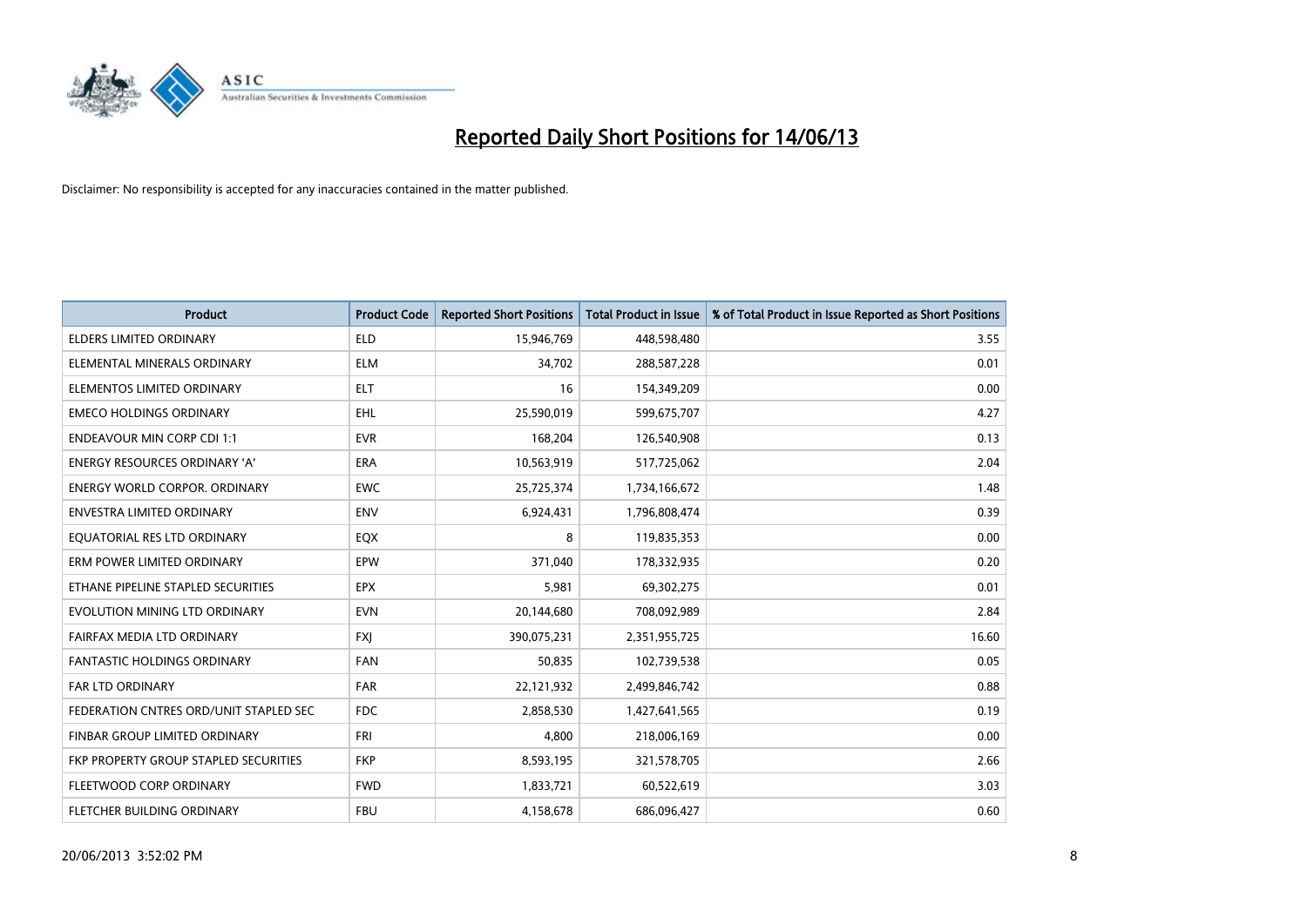

| <b>Product</b>                                   | <b>Product Code</b> | <b>Reported Short Positions</b> | <b>Total Product in Issue</b> | % of Total Product in Issue Reported as Short Positions |
|--------------------------------------------------|---------------------|---------------------------------|-------------------------------|---------------------------------------------------------|
| <b>FLEXIGROUP LIMITED ORDINARY</b>               | FXL                 | 95,495                          | 299,147,864                   | 0.02                                                    |
| FLIGHT CENTRE ORDINARY                           | <b>FLT</b>          | 7,698,662                       | 100,422,760                   | 7.66                                                    |
| FLINDERS MINES LTD ORDINARY                      | <b>FMS</b>          | 4,981,586                       | 1,821,300,404                 | 0.27                                                    |
| <b>FOCUS MINERALS LTD ORDINARY</b>               | <b>FML</b>          | 49,596,911                      | 9,137,375,877                 | 0.55                                                    |
| <b>FORGE GROUP LIMITED ORDINARY</b>              | FGE                 | 1,581,139                       | 86,169,014                    | 1.83                                                    |
| FORTESCUE METALS GRP ORDINARY                    | <b>FMG</b>          | 140,380,989                     | 3,113,798,659                 | 4.49                                                    |
| <b>G.U.D. HOLDINGS ORDINARY</b>                  | GUD                 | 5,986,009                       | 71,341,319                    | 8.38                                                    |
| <b>G8 EDUCATION LIMITED ORDINARY</b>             | <b>GEM</b>          | 1,300,785                       | 272,151,612                   | 0.48                                                    |
| <b>GALAXY RESOURCES ORDINARY</b>                 | GXY                 | 3,850,326                       | 584,355,501                   | 0.66                                                    |
| <b>GENESIS RESOURCES ORDINARY</b>                | <b>GES</b>          | 247,187                         | 139,984,568                   | 0.18                                                    |
| <b>GEODYNAMICS LIMITED ORDINARY</b>              | GDY                 | 850                             | 406,452,608                   | 0.00                                                    |
| <b>GINDALBIE METALS LTD ORDINARY</b>             | GBG                 | 48,242,452                      | 1,492,154,301                 | 3.22                                                    |
| <b>GOODMAN FIELDER, ORDINARY</b>                 | <b>GFF</b>          | 49,542,318                      | 1,955,559,207                 | 2.52                                                    |
| <b>GOODMAN GROUP STAPLED</b>                     | <b>GMG</b>          | 2,934,312                       | 1,713,233,947                 | 0.15                                                    |
| <b>GPT GROUP STAPLED SEC.</b>                    | <b>GPT</b>          | 3,816,113                       | 1,768,731,729                 | 0.19                                                    |
| <b>GRAINCORP LIMITED A CLASS ORDINARY</b>        | <b>GNC</b>          | 1,220,860                       | 228,855,628                   | 0.54                                                    |
| <b>GRANGE RESOURCES. ORDINARY</b>                | GRR                 | 6,002,337                       | 1,156,492,195                 | 0.52                                                    |
| <b>GREENLAND MIN EN LTD ORDINARY</b>             | GGG                 | 5,399,952                       | 571,975,263                   | 0.95                                                    |
| <b>GROWTHPOINT PROPERTY ORD/UNIT STAPLED SEC</b> | GOZ                 | 113,757                         | 402,830,366                   | 0.02                                                    |
| <b>GRYPHON MINERALS LTD ORDINARY</b>             | GRY                 | 20,621,754                      | 400,464,983                   | 5.16                                                    |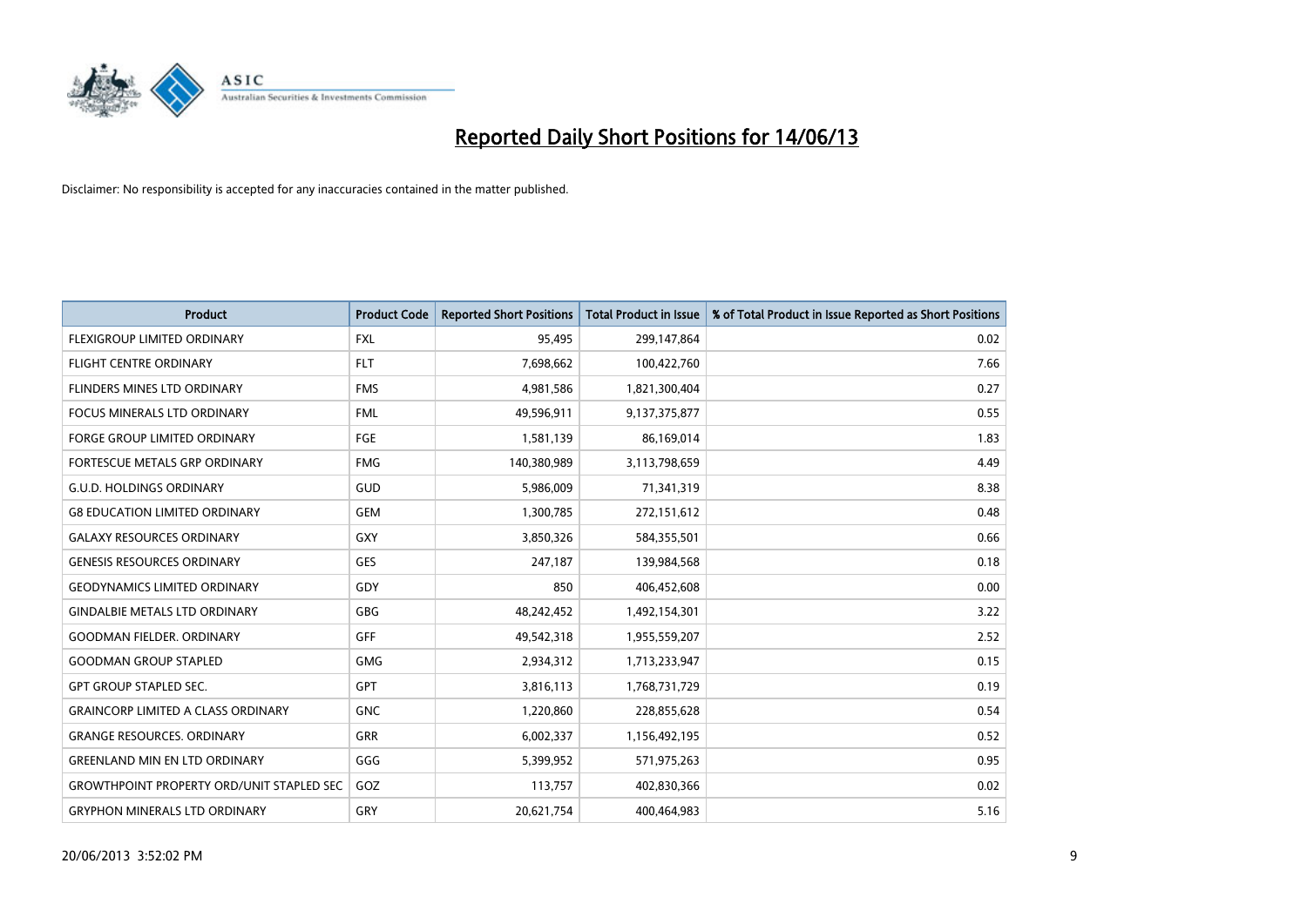

| <b>Product</b>                       | <b>Product Code</b> | <b>Reported Short Positions</b> | <b>Total Product in Issue</b> | % of Total Product in Issue Reported as Short Positions |
|--------------------------------------|---------------------|---------------------------------|-------------------------------|---------------------------------------------------------|
| <b>GUILDFORD COAL LTD ORDINARY</b>   | <b>GUF</b>          | 921,741                         | 635,046,899                   | 0.15                                                    |
| <b>GUNNS LIMITED ORDINARY</b>        | <b>GNS</b>          | 51,772,667                      | 848,401,559                   | 6.09                                                    |
| <b>GWA GROUP LTD ORDINARY</b>        | <b>GWA</b>          | 10,538,732                      | 306,533,770                   | 3.44                                                    |
| HARVEY NORMAN ORDINARY               | <b>HVN</b>          | 87,629,730                      | 1,062,316,784                 | 8.24                                                    |
| <b>HASTIE GROUP LIMITED ORDINARY</b> | <b>HST</b>          | 1,121                           | 137,353,504                   | 0.00                                                    |
| <b>HENDERSON GROUP CDI 1:1</b>       | <b>HGG</b>          | 1,218,939                       | 750,414,058                   | 0.15                                                    |
| <b>HFA HOLDINGS LIMITED ORDINARY</b> | <b>HFA</b>          | 3,809                           | 117,332,831                   | 0.00                                                    |
| HILLGROVE RES LTD ORDINARY           | <b>HGO</b>          | 1,643,032                       | 1,022,760,221                 | 0.16                                                    |
| HILLS HOLDINGS LTD ORDINARY          | <b>HIL</b>          | 770,707                         | 246,500,444                   | 0.30                                                    |
| HORIZON OIL LIMITED ORDINARY         | <b>HZN</b>          | 61,402,111                      | 1,135,266,515                 | 5.42                                                    |
| HOT CHILI LTD ORDINARY               | <b>HCH</b>          | 533                             | 297,362,196                   | 0.00                                                    |
| <b>ICAR ASIA LTD ORDINARY</b>        | ICQ                 | 62,570                          | 91,231,886                    | 0.07                                                    |
| <b>IINET LIMITED ORDINARY</b>        | <b>IIN</b>          | 2,189,985                       | 161,238,847                   | 1.37                                                    |
| <b>ILUKA RESOURCES ORDINARY</b>      | ILU                 | 47,580,967                      | 418,700,517                   | 11.35                                                   |
| <b>IMDEX LIMITED ORDINARY</b>        | <b>IMD</b>          | 7,504,464                       | 210,473,188                   | 3.55                                                    |
| IMF (AUSTRALIA) LTD ORDINARY         | IMF                 | 1,534,147                       | 123,201,716                   | 1.24                                                    |
| <b>INCITEC PIVOT ORDINARY</b>        | <b>IPL</b>          | 21,529,726                      | 1,628,730,107                 | 1.34                                                    |
| INDEPENDENCE GROUP ORDINARY          | <b>IGO</b>          | 6,563,005                       | 232,882,535                   | 2.83                                                    |
| <b>INDOPHIL RESOURCES ORDINARY</b>   | <b>IRN</b>          | 4,456,403                       | 1,203,146,194                 | 0.37                                                    |
| INFIGEN ENERGY STAPLED SECURITIES    | <b>IFN</b>          | 3,235,701                       | 762,265,972                   | 0.42                                                    |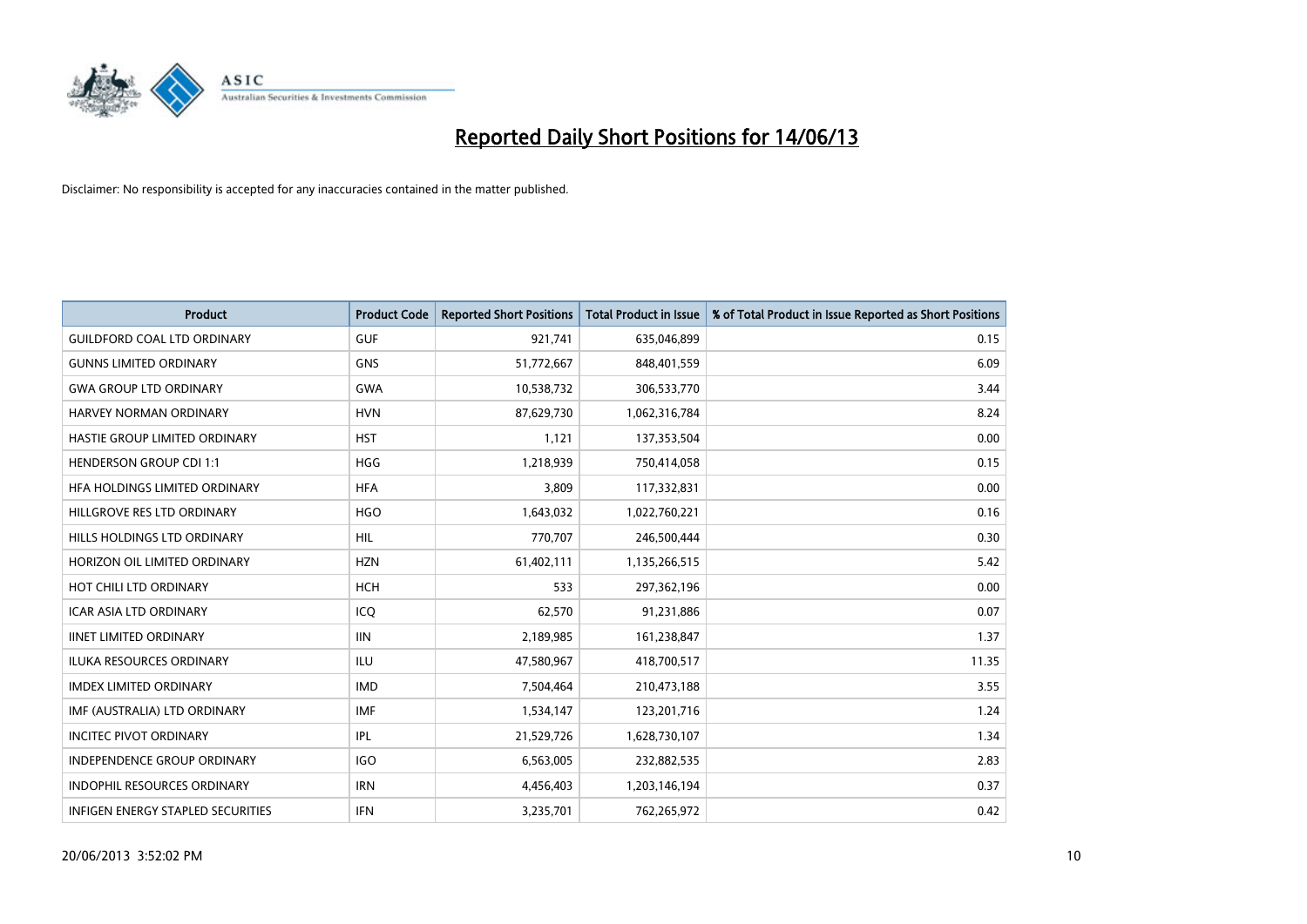

| <b>Product</b>                                  | <b>Product Code</b> | <b>Reported Short Positions</b> | <b>Total Product in Issue</b> | % of Total Product in Issue Reported as Short Positions |
|-------------------------------------------------|---------------------|---------------------------------|-------------------------------|---------------------------------------------------------|
| <b>INOVA RESOURCES LTD ORDINARY</b>             | <b>IVA</b>          | 823,055                         | 725,494,382                   | 0.12                                                    |
| INSURANCE AUSTRALIA ORDINARY                    | IAG                 | 1,686,225                       | 2,079,034,021                 | 0.07                                                    |
| INTEGRATED RESEARCH ORDINARY                    | IRI                 | 67,983                          | 168, 367, 453                 | 0.04                                                    |
| <b>INTREPID MINES ORDINARY</b>                  | <b>IAU</b>          | 22,825,204                      | 555,875,414                   | 4.09                                                    |
| <b>INVESTA OFFICE FUND STAPLED SECURITIES</b>   | <b>IOF</b>          | 1,662,583                       | 614,047,458                   | 0.27                                                    |
| <b>INVOCARE LIMITED ORDINARY</b>                | <b>IVC</b>          | 2,271,814                       | 110,030,298                   | 2.06                                                    |
| ION LIMITED ORDINARY                            | <b>ION</b>          | 164,453                         | 256,365,105                   | 0.06                                                    |
| <b>IOOF HOLDINGS LTD ORDINARY</b>               | IFL                 | 2,528,402                       | 232,118,034                   | 1.09                                                    |
| <b>IRESS LIMITED ORDINARY</b>                   | <b>IRE</b>          | 2,337,545                       | 128,620,231                   | 1.82                                                    |
| <b>IRON ORE HOLDINGS ORDINARY</b>               | <b>IOH</b>          | 26,197                          | 161,174,005                   | 0.02                                                    |
| <b>JAMES HARDIE INDUST CHESS DEPOSITARY INT</b> | <b>IHX</b>          | 3,979,137                       | 441,740,047                   | 0.91                                                    |
| <b>JB HI-FI LIMITED ORDINARY</b>                | <b>IBH</b>          | 9,160,190                       | 98,947,309                    | 9.26                                                    |
| <b>JUMBO INTERACTIVE ORDINARY</b>               | <b>JIN</b>          | 16,445                          | 43,552,560                    | 0.04                                                    |
| <b>JUPITER MINES ORDINARY</b>                   | <b>IMS</b>          | 5,124                           | 2,281,835,383                 | 0.00                                                    |
| <b>KAGARA LTD ORDINARY</b>                      | KZL                 | 3,389,914                       | 798,953,117                   | 0.41                                                    |
| KAROON GAS AUSTRALIA ORDINARY                   | <b>KAR</b>          | 3,129,019                       | 221,420,769                   | 1.43                                                    |
| KATHMANDU HOLD LTD ORDINARY                     | <b>KMD</b>          | 130,457                         | 200,215,894                   | 0.05                                                    |
| <b>KBL MINING LIMITED ORDINARY</b>              | <b>KBL</b>          | 1,820                           | 293,535,629                   | 0.00                                                    |
| KINGSGATE CONSOLID, ORDINARY                    | <b>KCN</b>          | 6,253,507                       | 152,191,905                   | 4.11                                                    |
| KINGSROSE MINING LTD ORDINARY                   | <b>KRM</b>          | 118,407                         | 291,959,871                   | 0.04                                                    |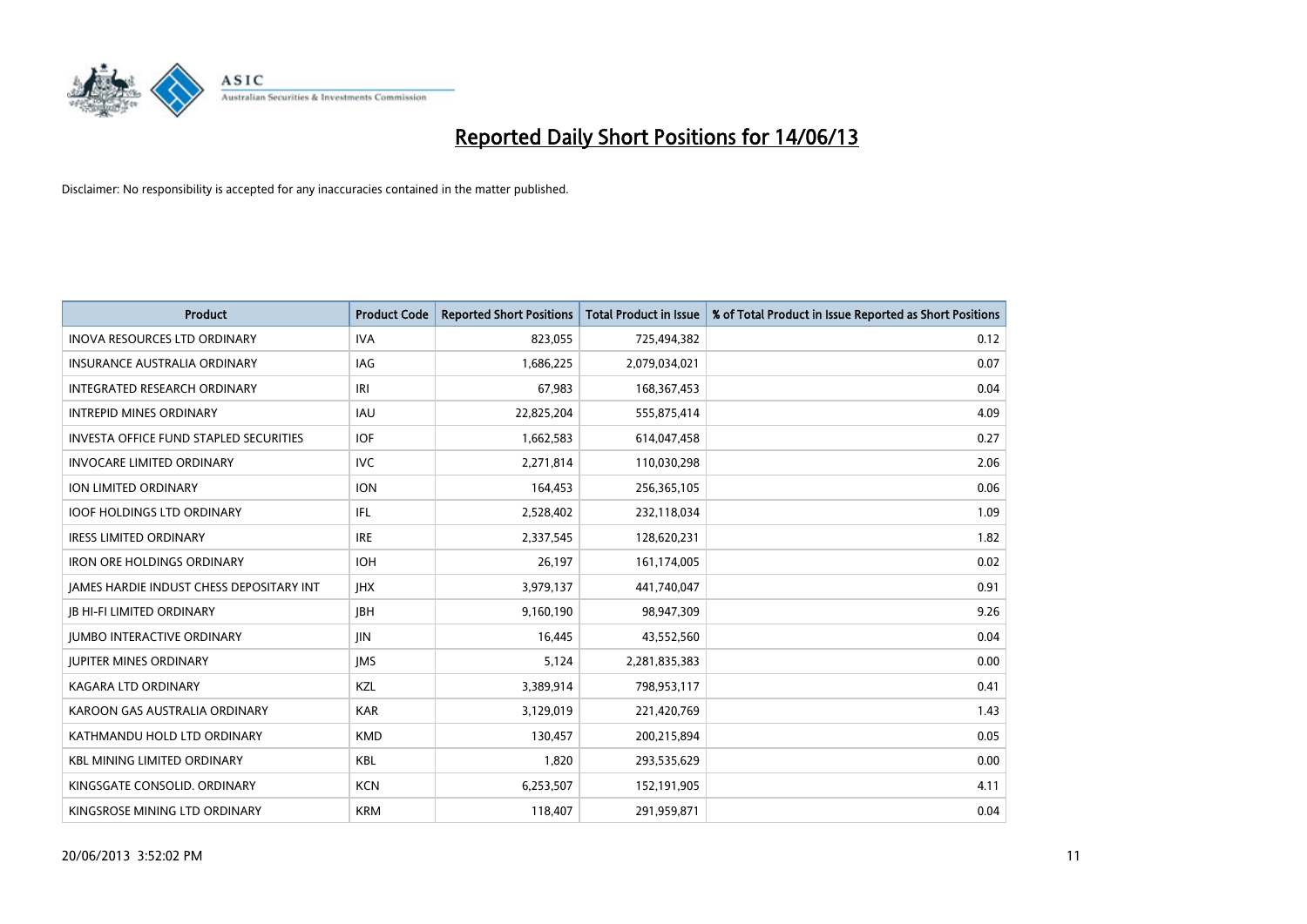

| <b>Product</b>                        | <b>Product Code</b> | <b>Reported Short Positions</b> | <b>Total Product in Issue</b> | % of Total Product in Issue Reported as Short Positions |
|---------------------------------------|---------------------|---------------------------------|-------------------------------|---------------------------------------------------------|
| <b>LEGEND MINING ORDINARY</b>         | LEG                 | 20,100                          | 1,962,850,801                 | 0.00                                                    |
| LEIGHTON HOLDINGS ORDINARY            | LEI                 | 16,457,389                      | 337,235,188                   | 4.88                                                    |
| LEND LEASE GROUP UNIT/ORD STAPLED     | <b>LLC</b>          | 2,895,639                       | 575,508,314                   | 0.50                                                    |
| LINC ENERGY LTD ORDINARY              | LNC                 | 8,641,097                       | 518,687,562                   | 1.68                                                    |
| LION SELECTION GRP ORDINARY           | <b>LSX</b>          | 36                              | 88,033,228                    | 0.00                                                    |
| LYCOPODIUM LIMITED ORDINARY           | LYL                 | 3,025                           | 38,955,103                    | 0.01                                                    |
| LYNAS CORPORATION ORDINARY            | <b>LYC</b>          | 161,815,737                     | 1,960,801,292                 | 8.23                                                    |
| M2 TELECOMMUNICATION ORDINARY         | <b>MTU</b>          | 5,706,685                       | 178,320,592                   | 3.20                                                    |
| <b>MACA LIMITED ORDINARY</b>          | <b>MLD</b>          | 232,137                         | 172,500,000                   | 0.13                                                    |
| <b>MACMAHON HOLDINGS ORDINARY</b>     | <b>MAH</b>          | 11,048,589                      | 1,261,699,966                 | 0.88                                                    |
| MACO ATLAS ROADS GRP ORDINARY STAPLED | <b>MOA</b>          | 20,997,610                      | 478,531,436                   | 4.40                                                    |
| MACQUARIE GROUP LTD ORDINARY          | MQG                 | 2,885,962                       | 339,784,224                   | 0.84                                                    |
| MAGELLAN FIN GRP LTD ORDINARY         | <b>MFG</b>          | 496,190                         | 152,782,876                   | 0.32                                                    |
| <b>MATRIX C &amp; E LTD ORDINARY</b>  | <b>MCE</b>          | 3,206,619                       | 94,555,428                    | 3.40                                                    |
| MAVERICK DRILLING ORDINARY            | <b>MAD</b>          | 11,738,546                      | 452,726,751                   | 2.58                                                    |
| MAXITRANS INDUSTRIES ORDINARY         | <b>MXI</b>          | 99,371                          | 183,993,392                   | 0.05                                                    |
| MCMILLAN SHAKESPEARE ORDINARY         | <b>MMS</b>          | 858,636                         | 74,523,965                    | 1.15                                                    |
| MCPHERSON'S LTD ORDINARY              | <b>MCP</b>          | 78,286                          | 89,294,198                    | 0.09                                                    |
| MEDUSA MINING LTD ORDINARY            | <b>MML</b>          | 2,574,285                       | 188,903,911                   | 1.34                                                    |
| MEO AUSTRALIA LTD ORDINARY            | <b>MEO</b>          | 19,345                          | 627,264,587                   | 0.00                                                    |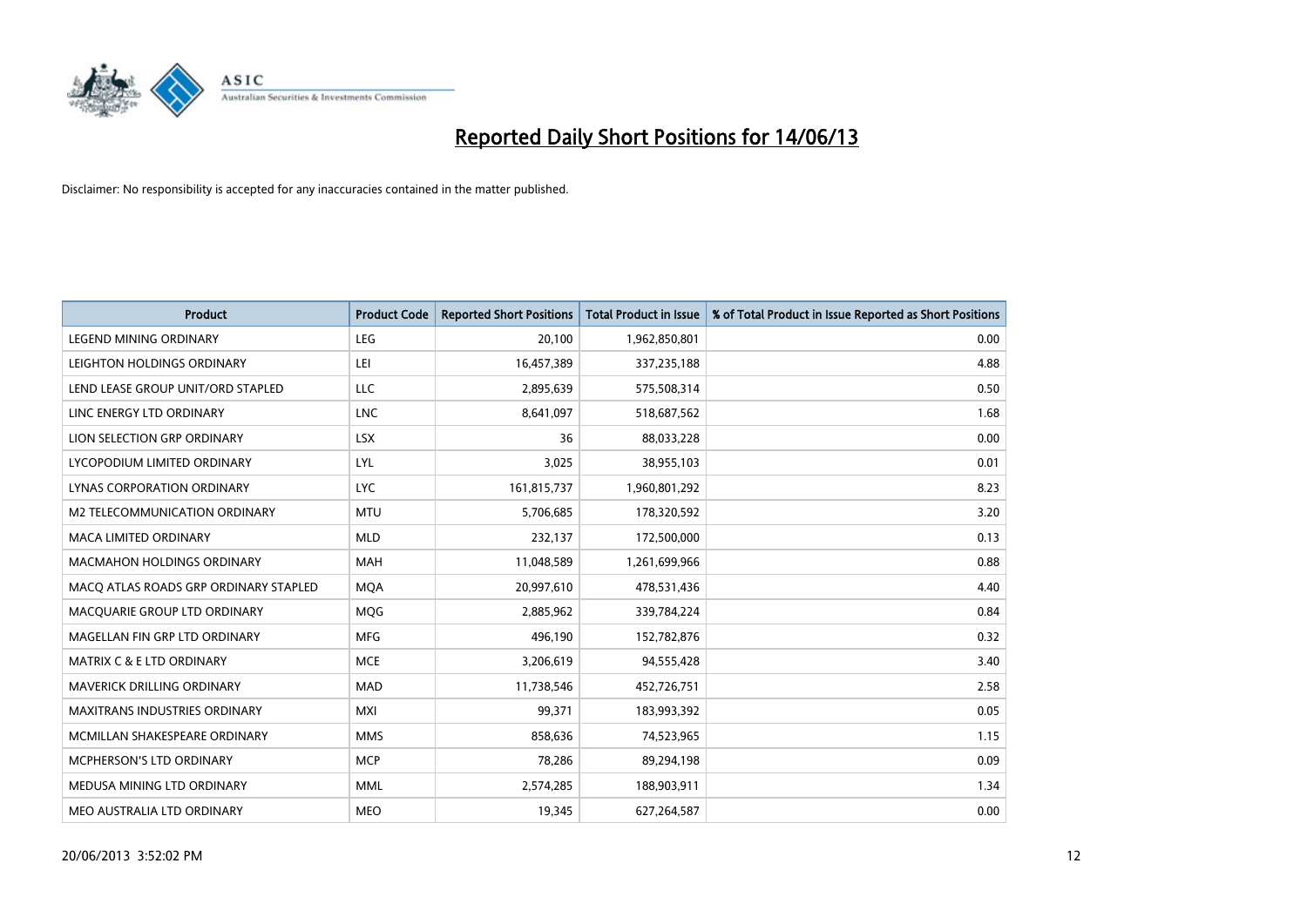

| <b>Product</b>                  | <b>Product Code</b> | <b>Reported Short Positions</b> | <b>Total Product in Issue</b> | % of Total Product in Issue Reported as Short Positions |
|---------------------------------|---------------------|---------------------------------|-------------------------------|---------------------------------------------------------|
| <b>MERMAID MARINE ORDINARY</b>  | <b>MRM</b>          | 1,047,677                       | 228,166,230                   | 0.47                                                    |
| MESOBLAST LIMITED ORDINARY      | <b>MSB</b>          | 12,488,096                      | 315,423,901                   | 3.97                                                    |
| METALS X LIMITED ORDINARY       | <b>MLX</b>          | 77,960                          | 1,651,766,110                 | 0.00                                                    |
| METCASH LIMITED ORDINARY        | <b>MTS</b>          | 75,866,897                      | 880,704,786                   | 8.61                                                    |
| MICLYN EXP OFFSHR ORDINARY      | <b>MIO</b>          | 603,131                         | 281,538,972                   | 0.22                                                    |
| MIGHTY RIVER POWER ORDINARY     | <b>MYT</b>          | 221,246                         | 1,400,000,094                 | 0.01                                                    |
| MILLENNIUM MIN LTD ORDINARY     | <b>MOY</b>          | 817,327                         | 4,372,781,946                 | 0.02                                                    |
| MILTON CORPORATION ORDINARY     | <b>MLT</b>          | 12,800                          | 122,147,119                   | 0.01                                                    |
| MINCOR RESOURCES NL ORDINARY    | <b>MCR</b>          | 2,537,627                       | 188,208,274                   | 1.35                                                    |
| MINERAL DEPOSITS ORDINARY       | <b>MDL</b>          | 3,338,413                       | 83,538,786                    | 3.98                                                    |
| MINERAL RESOURCES. ORDINARY     | <b>MIN</b>          | 8,487,790                       | 185,987,992                   | 4.57                                                    |
| MIRABELA NICKEL LTD ORDINARY    | <b>MBN</b>          | 26,034,680                      | 876,801,147                   | 2.98                                                    |
| MIRVAC GROUP STAPLED SECURITIES | <b>MGR</b>          | 6,583,985                       | 3,662,714,758                 | 0.16                                                    |
| MOLOPO ENERGY LTD ORDINARY      | <b>MPO</b>          | 1,022,043                       | 246,371,894                   | 0.41                                                    |
| MONADELPHOUS GROUP ORDINARY     | <b>MND</b>          | 10,079,972                      | 90,940,258                    | 11.05                                                   |
| MORTGAGE CHOICE LTD ORDINARY    | <b>MOC</b>          | 1,528,608                       | 123,431,282                   | 1.23                                                    |
| MOUNT GIBSON IRON ORDINARY      | <b>MGX</b>          | 21,160,050                      | 1,090,584,232                 | 1.95                                                    |
| MURCHISON METALS LTD ORDINARY   | <b>MMX</b>          | 3,456,662                       | 450,497,346                   | 0.77                                                    |
| MYER HOLDINGS LTD ORDINARY      | <b>MYR</b>          | 72,884,689                      | 583,594,551                   | 12.46                                                   |
| MYSTATE LIMITED ORDINARY        | <b>MYS</b>          | 15,091                          | 87,153,047                    | 0.01                                                    |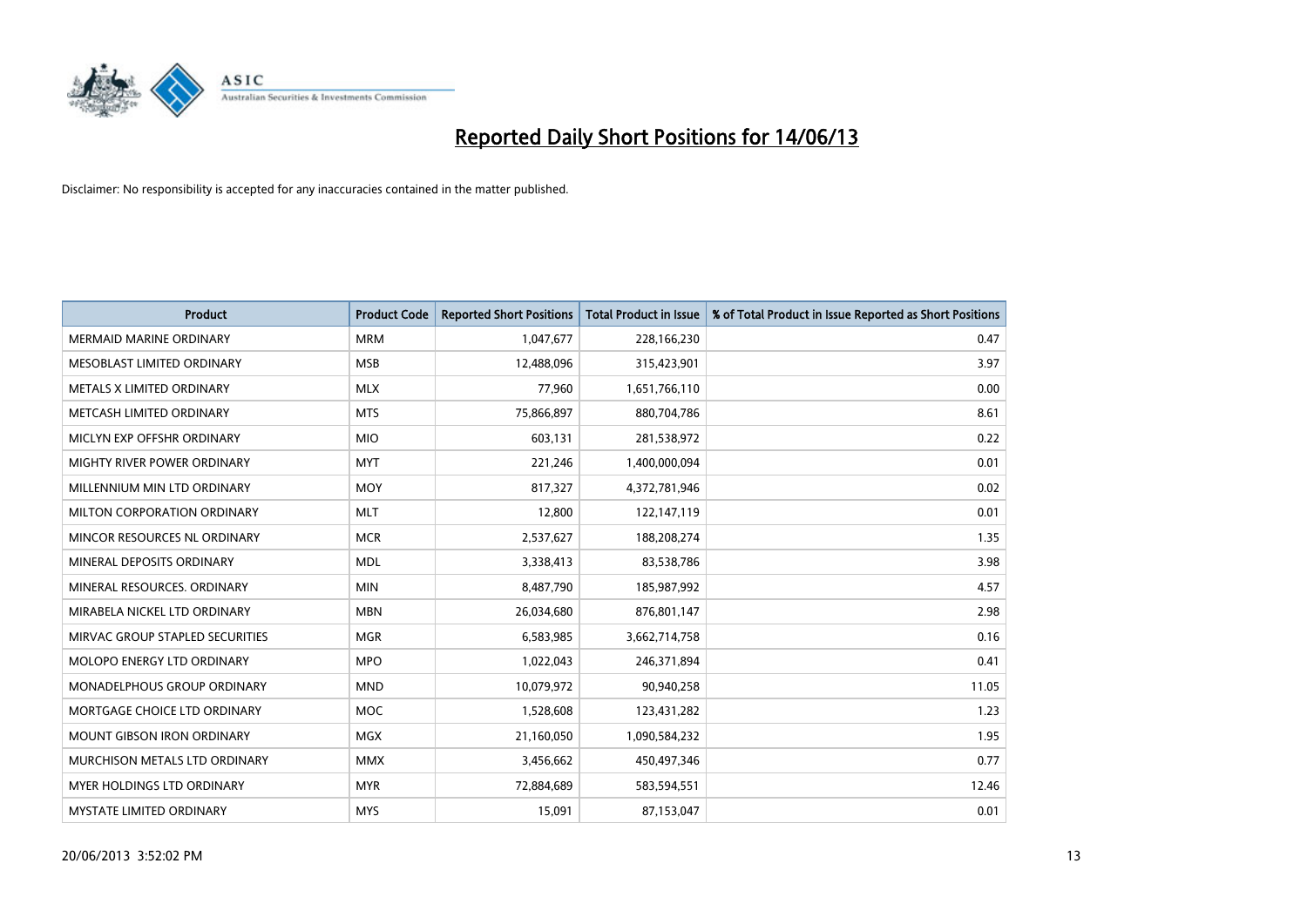

| <b>Product</b>                        | <b>Product Code</b> | <b>Reported Short Positions</b> | <b>Total Product in Issue</b> | % of Total Product in Issue Reported as Short Positions |
|---------------------------------------|---------------------|---------------------------------|-------------------------------|---------------------------------------------------------|
| NATIONAL AUST. BANK ORDINARY          | <b>NAB</b>          | 7,098,317                       | 2,343,067,725                 | 0.24                                                    |
| NAVITAS LIMITED ORDINARY              | <b>NVT</b>          | 13,769,367                      | 375,367,918                   | 3.67                                                    |
| NEON ENERGY LIMITED ORDINARY          | <b>NEN</b>          | 1,719,906                       | 549,937,848                   | 0.31                                                    |
| NEW HOPE CORPORATION ORDINARY         | <b>NHC</b>          | 2,425,271                       | 830,563,352                   | 0.29                                                    |
| NEW STANDARD ENERGY ORDINARY          | <b>NSE</b>          | 428,754                         | 305,331,847                   | 0.14                                                    |
| NEWCREST MINING ORDINARY              | <b>NCM</b>          | 4,170,124                       | 766,510,971                   | 0.52                                                    |
| NEWS CORP A NON-VOTING CDI            | <b>NWSLV</b>        | 1,754,682                       | 1,516,629,793                 | 0.12                                                    |
| NEWS CORP B VOTING CDI                | <b>NWS</b>          | 401,578                         | 798,520,953                   | 0.04                                                    |
| NEXTDC LIMITED ORDINARY               | <b>NXT</b>          | 6,326,035                       | 173,102,288                   | 3.67                                                    |
| NEXUS ENERGY LIMITED ORDINARY         | <b>NXS</b>          | 12,297,470                      | 1,329,821,159                 | 0.92                                                    |
| NIB HOLDINGS LIMITED ORDINARY         | <b>NHF</b>          | 297,635                         | 439,004,182                   | 0.07                                                    |
| NIDO PETROLEUM ORDINARY               | <b>NDO</b>          | 42,400                          | 2,044,984,301                 | 0.00                                                    |
| NOBLE MINERAL RES ORDINARY            | <b>NMG</b>          | 2,385,726                       | 666,397,952                   | 0.36                                                    |
| NORFOLK GROUP ORDINARY                | <b>NFK</b>          | 50                              | 161,999,196                   | 0.00                                                    |
| NORTHERN IRON LTD ORDINARY            | <b>NFE</b>          | 1,606,009                       | 484,405,314                   | 0.33                                                    |
| NORTHERN STAR ORDINARY                | <b>NST</b>          | 7,731,714                       | 424,279,762                   | 1.82                                                    |
| NRW HOLDINGS LIMITED ORDINARY         | <b>NWH</b>          | 15,726,474                      | 278,888,011                   | 5.63                                                    |
| NUCOAL RESOURCES LTD ORDINARY         | <b>NCR</b>          | 158,003                         | 768,612,354                   | 0.02                                                    |
| NUFARM LIMITED ORDINARY               | <b>NUF</b>          | 13,734,877                      | 262,954,040                   | 5.23                                                    |
| OCEANAGOLD CORP. CHESS DEPOSITARY INT | OGC                 | 944,677                         | 293,574,586                   | 0.31                                                    |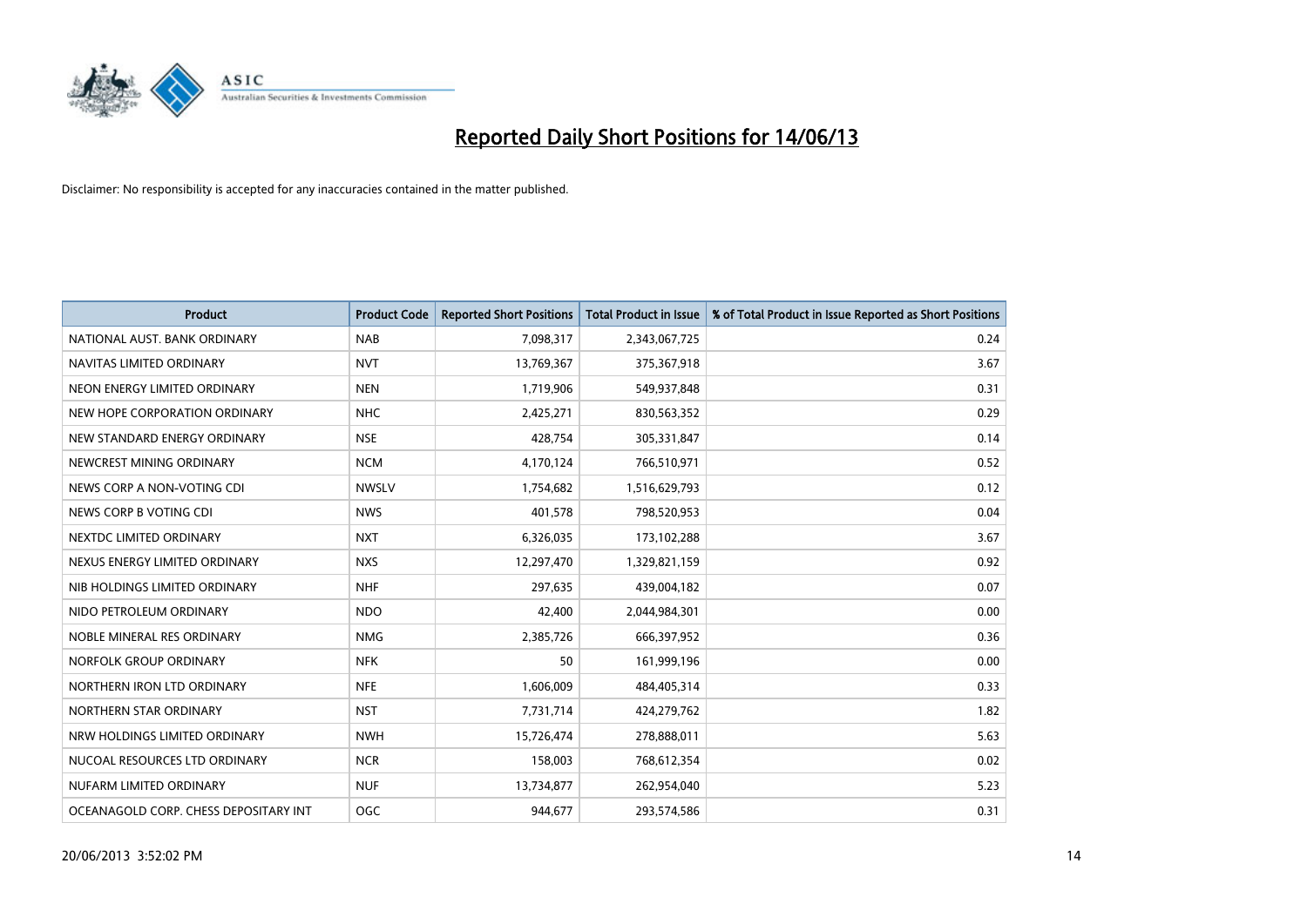

| <b>Product</b>                 | <b>Product Code</b> | <b>Reported Short Positions</b> | <b>Total Product in Issue</b> | % of Total Product in Issue Reported as Short Positions |
|--------------------------------|---------------------|---------------------------------|-------------------------------|---------------------------------------------------------|
| OIL SEARCH LTD ORDINARY        | OSH                 | 11,762,987                      | 1,340,018,530                 | 0.83                                                    |
| OM HOLDINGS LIMITED ORDINARY   | <b>OMH</b>          | 3,364,322                       | 673,423,337                   | 0.50                                                    |
| ORICA LIMITED ORDINARY         | ORI                 | 7,588,127                       | 366,868,401                   | 2.06                                                    |
| ORIGIN ENERGY ORDINARY         | <b>ORG</b>          | 14,896,639                      | 1,097,958,048                 | 1.33                                                    |
| OROCOBRE LIMITED ORDINARY      | <b>ORE</b>          | 701,438                         | 117,745,140                   | 0.61                                                    |
| OROTONGROUP LIMITED ORDINARY   | ORL                 | 314,174                         | 40,880,902                    | 0.75                                                    |
| ORPHEUS ENERGY LTD ORDINARY    | <b>OEG</b>          | 67,200                          | 130,475,919                   | 0.05                                                    |
| OZ MINERALS ORDINARY           | <b>OZL</b>          | 8,902,155                       | 303,470,022                   | 2.92                                                    |
| <b>PACIFIC BRANDS ORDINARY</b> | <b>PBG</b>          | 16,051,008                      | 912,915,695                   | 1.76                                                    |
| PALADIN ENERGY LTD ORDINARY    | <b>PDN</b>          | 100,553,144                     | 837,187,808                   | 11.98                                                   |
| PANAUST LIMITED ORDINARY       | <b>PNA</b>          | 5,273,743                       | 619,084,930                   | 0.85                                                    |
| PANORAMIC RESOURCES ORDINARY   | PAN                 | 465,566                         | 256,899,729                   | 0.18                                                    |
| PAPERLINX LIMITED ORDINARY     | <b>PPX</b>          | 44,950                          | 609,280,761                   | 0.01                                                    |
| PAPILLON RES LTD ORDINARY      | PIR                 | 3,405,266                       | 336,978,210                   | 1.01                                                    |
| PATTIES FOODS LTD ORDINARY     | <b>PFL</b>          | 5,427                           | 139,065,639                   | 0.00                                                    |
| PEET LIMITED ORDINARY          | <b>PPC</b>          | 3,663,298                       | 429,008,507                   | 0.85                                                    |
| PERILYA LIMITED ORDINARY       | PEM                 | 4,565                           | 769,316,426                   | 0.00                                                    |
| PERPETUAL LIMITED ORDINARY     | PPT                 | 2,194,009                       | 41,980,678                    | 5.22                                                    |
| PERSEUS MINING LTD ORDINARY    | PRU                 | 12,641,107                      | 457,962,088                   | 2.76                                                    |
| PHARMAXIS LTD ORDINARY         | <b>PXS</b>          | 7,552,771                       | 308,543,389                   | 2.44                                                    |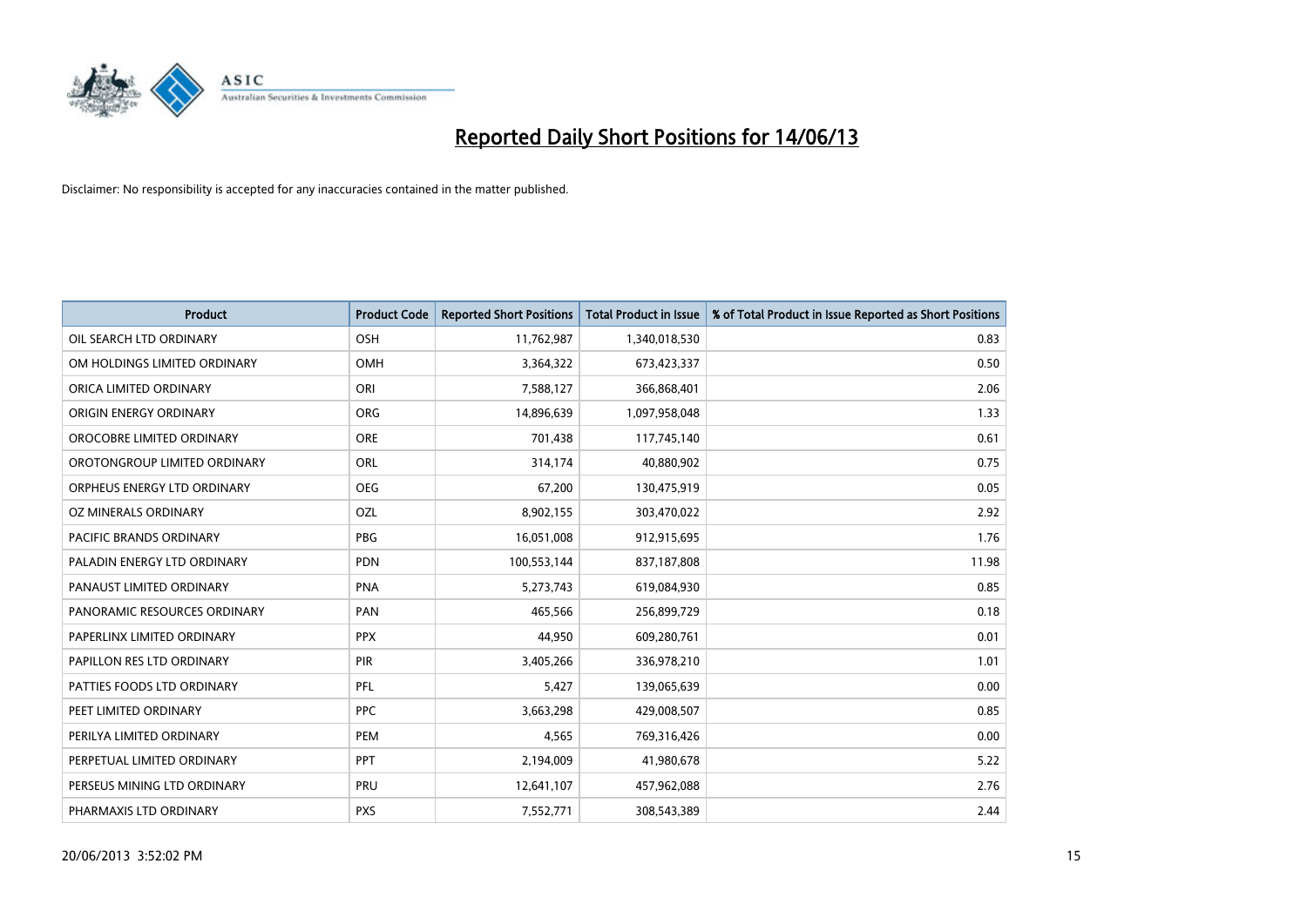

| <b>Product</b>                    | <b>Product Code</b> | <b>Reported Short Positions</b> | <b>Total Product in Issue</b> | % of Total Product in Issue Reported as Short Positions |
|-----------------------------------|---------------------|---------------------------------|-------------------------------|---------------------------------------------------------|
| PLATINUM ASSET ORDINARY           | <b>PTM</b>          | 1,584,114                       | 577,895,695                   | 0.26                                                    |
| PLATINUM AUSTRALIA ORDINARY       | <b>PLA</b>          | 836,127                         | 504,968,043                   | 0.16                                                    |
| PMI GOLD CORP CDI 1:1             | <b>PVM</b>          | 232,274                         | 155,308,266                   | 0.15                                                    |
| PMP LIMITED ORDINARY              | <b>PMP</b>          | 28,840                          | 323,781,124                   | 0.01                                                    |
| PREMIER INVESTMENTS ORDINARY      | <b>PMV</b>          | 860,069                         | 155,260,478                   | 0.55                                                    |
| PRIMA BIOMED LTD ORDINARY         | <b>PRR</b>          | 343,262                         | 1,143,146,838                 | 0.03                                                    |
| PRIMARY HEALTH CARE ORDINARY      | <b>PRY</b>          | 19,678,168                      | 503,921,941                   | 3.91                                                    |
| PRIME MEDIA GRP LTD ORDINARY      | <b>PRT</b>          | 7,553                           | 366,330,303                   | 0.00                                                    |
| PRIMEAG AUSTRALIA ORDINARY        | PAG                 | 482                             | 266,394,444                   | 0.00                                                    |
| PROGRAMMED ORDINARY               | <b>PRG</b>          | 453,856                         | 118,179,696                   | 0.37                                                    |
| PURA VIDA ENERGY NL ORDINARY      | <b>PVD</b>          | 43,000                          | 76,303,514                    | 0.06                                                    |
| <b>QANTAS AIRWAYS ORDINARY</b>    | QAN                 | 24,966,563                      | 2,241,745,788                 | 1.11                                                    |
| OBE INSURANCE GROUP ORDINARY      | OBE                 | 41,696,346                      | 1,200,007,416                 | 3.42                                                    |
| ORXPHARMA LTD ORDINARY            | <b>QRX</b>          | 996,481                         | 144,753,106                   | 0.68                                                    |
| <b>QUBE HOLDINGS LTD ORDINARY</b> | <b>QUB</b>          | 12,571,713                      | 928,965,547                   | 1.35                                                    |
| RAMELIUS RESOURCES ORDINARY       | <b>RMS</b>          | 10,035,616                      | 337,686,949                   | 2.98                                                    |
| RAMSAY HEALTH CARE ORDINARY       | <b>RHC</b>          | 1,817,418                       | 202,081,252                   | 0.90                                                    |
| RANGE RESOURCES LTD ORDINARY      | <b>RRS</b>          | 44,458                          | 2,853,862,345                 | 0.00                                                    |
| <b>RCR TOMLINSON ORDINARY</b>     | <b>RCR</b>          | 2,310,934                       | 132,431,265                   | 1.73                                                    |
| <b>REA GROUP ORDINARY</b>         | <b>REA</b>          | 156,755                         | 131,714,699                   | 0.11                                                    |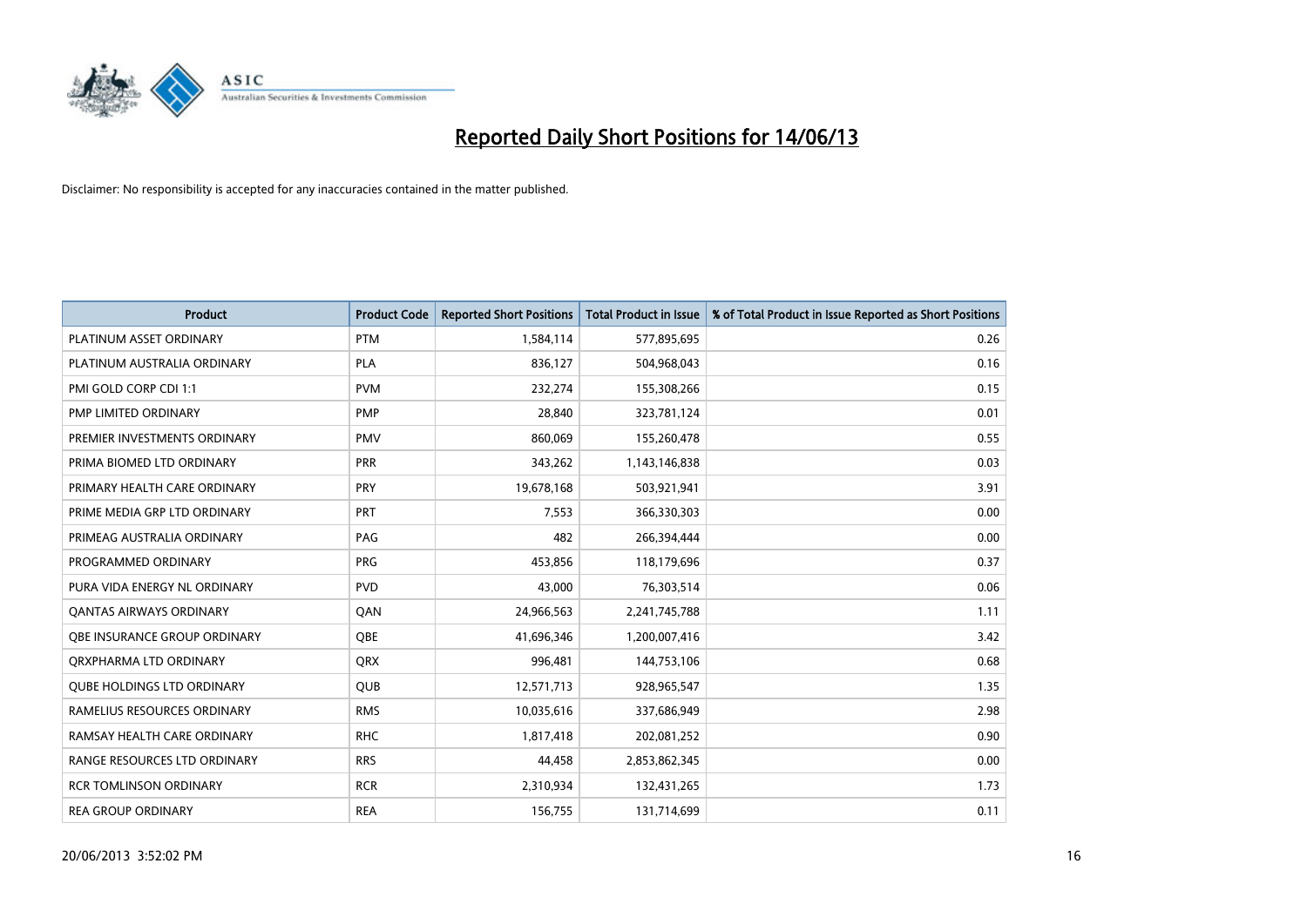

| Product                             | <b>Product Code</b> | <b>Reported Short Positions</b> | <b>Total Product in Issue</b> | % of Total Product in Issue Reported as Short Positions |
|-------------------------------------|---------------------|---------------------------------|-------------------------------|---------------------------------------------------------|
| <b>RECKON LIMITED ORDINARY</b>      | <b>RKN</b>          | 451,000                         | 129,488,015                   | 0.35                                                    |
| <b>RED 5 LIMITED ORDINARY</b>       | <b>RED</b>          | 846,824                         | 135,488,008                   | 0.62                                                    |
| <b>RED FORK ENERGY ORDINARY</b>     | <b>RFE</b>          | 4,460,505                       | 388,551,719                   | 1.16                                                    |
| REDBANK ENERGY LTD ORDINARY         | AEJ                 | 13                              | 786,287                       | 0.00                                                    |
| <b>REDFLEX HOLDINGS ORDINARY</b>    | <b>RDF</b>          | 12,403                          | 110,762,310                   | 0.01                                                    |
| REECE AUSTRALIA LTD. ORDINARY       | <b>REH</b>          | 435                             | 99,600,000                    | 0.00                                                    |
| <b>REGIS RESOURCES ORDINARY</b>     | <b>RRL</b>          | 15,665,367                      | 475,815,804                   | 3.27                                                    |
| RESMED INC CDI 10:1                 | <b>RMD</b>          | 5,312,533                       | 1,556,242,300                 | 0.35                                                    |
| <b>RESOLUTE MINING ORDINARY</b>     | <b>RSG</b>          | 2,080,565                       | 643,094,224                   | 0.34                                                    |
| <b>RESOURCE GENERATION ORDINARY</b> | <b>RES</b>          | 1,292                           | 284,698,002                   | 0.00                                                    |
| RETAIL FOOD GROUP ORDINARY          | <b>RFG</b>          | 1,628,308                       | 130,277,856                   | 1.25                                                    |
| REX MINERALS LIMITED ORDINARY       | <b>RXM</b>          | 1,527,622                       | 188,907,284                   | 0.80                                                    |
| RHG LIMITED ORDINARY                | <b>RHG</b>          | 518,472                         | 308,483,177                   | 0.17                                                    |
| <b>RIALTO ENERGY ORDINARY</b>       | <b>RIA</b>          | 41                              | 682,929,991                   | 0.00                                                    |
| <b>RIDLEY CORPORATION ORDINARY</b>  | <b>RIC</b>          | 992,900                         | 307,817,071                   | 0.34                                                    |
| RIO TINTO LIMITED ORDINARY          | <b>RIO</b>          | 5,176,204                       | 435,758,720                   | 1.19                                                    |
| ROBUST RESOURCES ORDINARY           | <b>ROL</b>          | 243                             | 88,139,423                    | 0.00                                                    |
| ROC OIL COMPANY ORDINARY            | <b>ROC</b>          | 1,939,349                       | 683,235,552                   | 0.28                                                    |
| <b>RURALCO HOLDINGS ORDINARY</b>    | <b>RHL</b>          | 12,000                          | 55,019,284                    | 0.02                                                    |
| SAI GLOBAL LIMITED ORDINARY         | SAI                 | 12,647,540                      | 209,440,120                   | 6.03                                                    |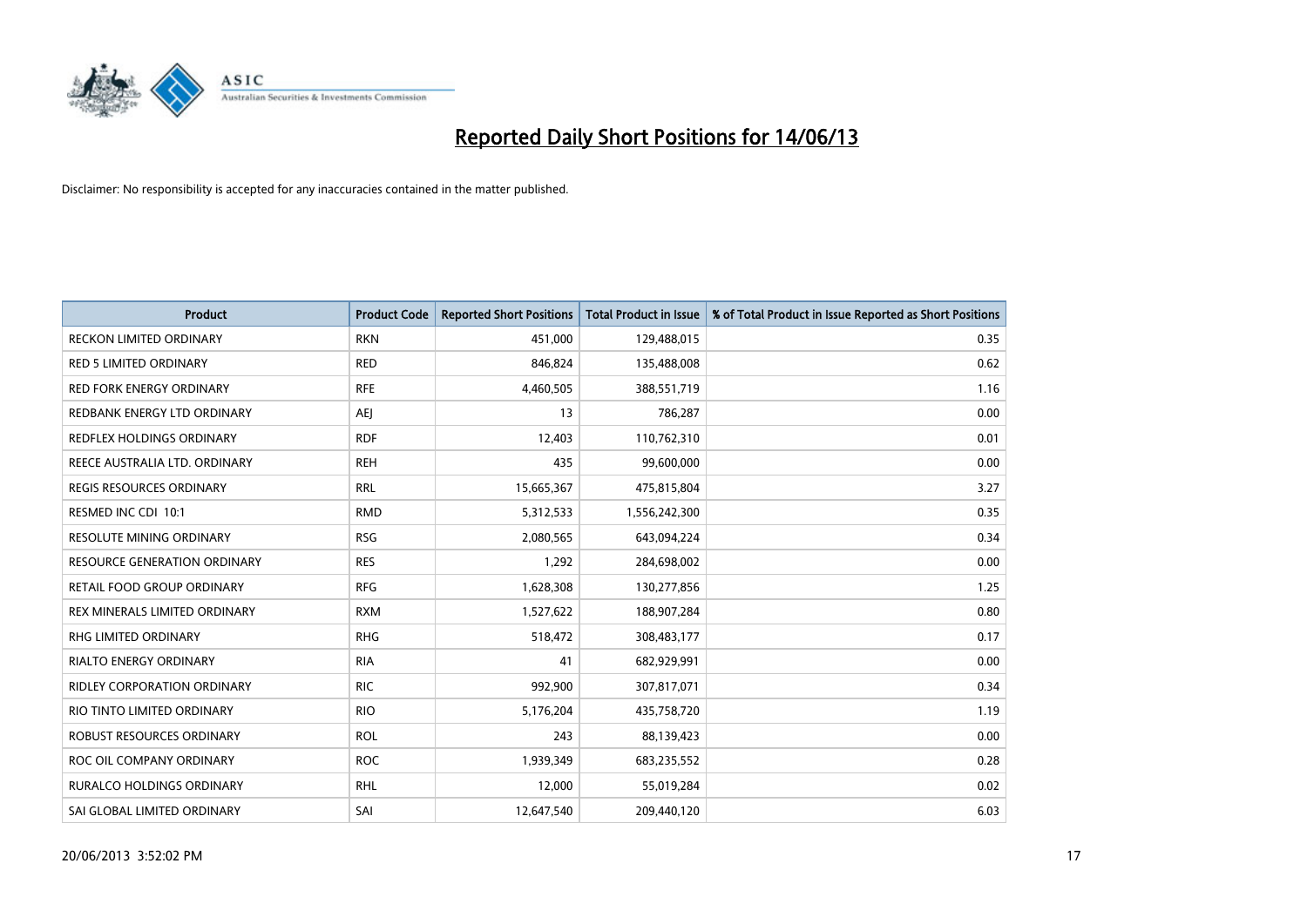

| <b>Product</b>                        | <b>Product Code</b> | <b>Reported Short Positions</b> | <b>Total Product in Issue</b> | % of Total Product in Issue Reported as Short Positions |
|---------------------------------------|---------------------|---------------------------------|-------------------------------|---------------------------------------------------------|
| SALMAT LIMITED ORDINARY               | <b>SLM</b>          | 117,205                         | 159,812,799                   | 0.07                                                    |
| SAMSON OIL & GAS LTD ORDINARY         | <b>SSN</b>          | 669,400                         | 2,114,831,858                 | 0.03                                                    |
| SANDFIRE RESOURCES ORDINARY           | <b>SFR</b>          | 4,530,836                       | 155,640,968                   | 2.91                                                    |
| SANTANA MINERALS LTD ORDINARY         | SMI                 | 488,715                         | 97,725,799                    | 0.50                                                    |
| <b>SANTOS LTD ORDINARY</b>            | <b>STO</b>          | 4,187,405                       | 964,315,451                   | 0.42                                                    |
| SARACEN MINERAL ORDINARY              | SAR                 | 16,012,860                      | 595,263,186                   | 2.68                                                    |
| SCA PROPERTY GROUP STAPLED SECURITIES | SCP                 | 31,785,580                      | 585,455,114                   | 5.42                                                    |
| SEDGMAN LIMITED ORDINARY              | <b>SDM</b>          | 698,939                         | 220,368,310                   | 0.32                                                    |
| SEEK LIMITED ORDINARY                 | <b>SEK</b>          | 20,216,398                      | 337,833,019                   | 5.99                                                    |
| SELECT HARVESTS ORDINARY              | <b>SHV</b>          | 112,521                         | 57,462,851                    | 0.19                                                    |
| SENEX ENERGY LIMITED ORDINARY         | <b>SXY</b>          | 14,895,780                      | 1,140,804,837                 | 1.32                                                    |
| SERVCORP LIMITED ORDINARY             | SRV                 | 691                             | 98,432,275                    | 0.00                                                    |
| SERVICE STREAM ORDINARY               | <b>SSM</b>          | 477,216                         | 283,418,867                   | 0.17                                                    |
| SEVEN GROUP HOLDINGS ORDINARY         | <b>SVW</b>          | 3,134,033                       | 308,160,281                   | 1.02                                                    |
| SEVEN WEST MEDIA LTD ORDINARY         | <b>SWM</b>          | 6,514,330                       | 999,160,872                   | 0.66                                                    |
| SHINE CORPORATE ORDINARY              | SHJ                 | 40,000                          | 155,000,000                   | 0.03                                                    |
| SIGMA PHARMACEUTICAL ORDINARY         | <b>SIP</b>          | 8,436,327                       | 1,142,079,824                 | 0.74                                                    |
| SILEX SYSTEMS ORDINARY                | <b>SLX</b>          | 2,005,687                       | 170,249,150                   | 1.17                                                    |
| SILVER CHEF LIMITED ORDINARY          | SIV                 | 6,499                           | 28,762,745                    | 0.02                                                    |
| SILVER LAKE RESOURCE ORDINARY         | <b>SLR</b>          | 8,373,307                       | 379,048,750                   | 2.22                                                    |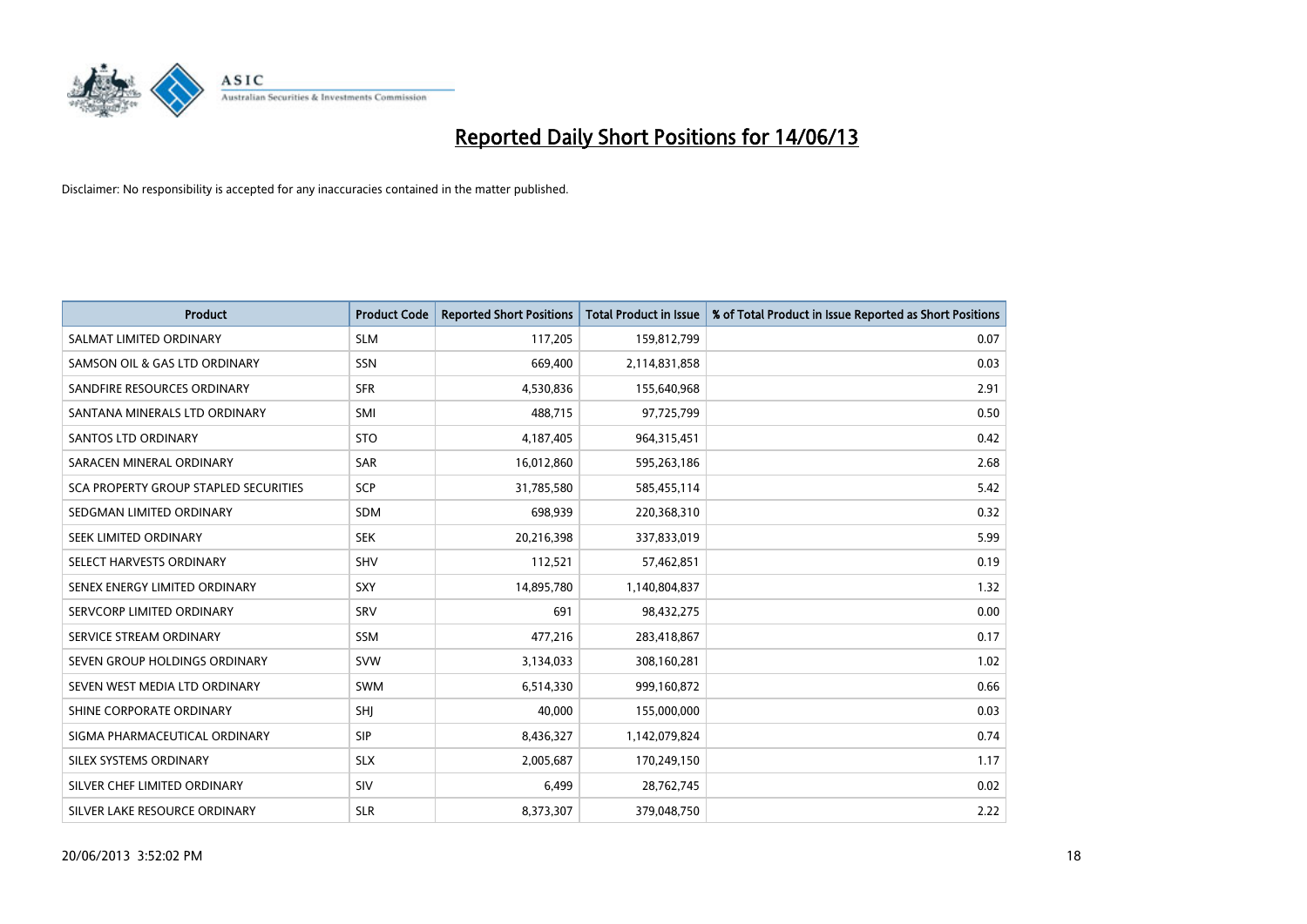

| <b>Product</b>                           | <b>Product Code</b> | <b>Reported Short Positions</b> | <b>Total Product in Issue</b> | % of Total Product in Issue Reported as Short Positions |
|------------------------------------------|---------------------|---------------------------------|-------------------------------|---------------------------------------------------------|
| SIMS METAL MGMT LTD ORDINARY             | SGM                 | 8,111,275                       | 204,309,387                   | 3.96                                                    |
| SINGAPORE TELECOMM. CHESS DEPOSITARY INT | SGT                 | 1,230,647                       | 190,396,091                   | 0.64                                                    |
| SIRIUS RESOURCES NL ORDINARY             | <b>SIR</b>          | 2,281,905                       | 224,870,167                   | 1.01                                                    |
| SIRTEX MEDICAL ORDINARY                  | <b>SRX</b>          | 699,866                         | 55,768,136                    | 1.26                                                    |
| SKILLED GROUP LTD ORDINARY               | <b>SKE</b>          | 4,581,767                       | 233,533,526                   | 1.98                                                    |
| <b>SLATER &amp; GORDON ORDINARY</b>      | SGH                 | 5,202                           | 194,073,908                   | 0.00                                                    |
| SMS MANAGEMENT, ORDINARY                 | <b>SMX</b>          | 2,103,509                       | 69,378,477                    | 3.02                                                    |
| SONIC HEALTHCARE ORDINARY                | <b>SHL</b>          | 9,539,154                       | 396,795,181                   | 2.40                                                    |
| SOUL PATTINSON (W.H) ORDINARY            | SOL                 | 11,543                          | 239,395,320                   | 0.00                                                    |
| SP AUSNET STAPLED SECURITIES             | SPN                 | 20,263,299                      | 3,367,543,113                 | 0.60                                                    |
| SPARK INFRASTRUCTURE STAPLED NOTE & UNIT | SKI                 | 47,472,382                      | 1,326,734,264                 | 3.56                                                    |
| SPDR 200 FUND ETF UNITS                  | <b>STW</b>          | 90,935                          | 45,951,346                    | 0.20                                                    |
| SPECIALTY FASHION ORDINARY               | <b>SFH</b>          | 1,505,347                       | 192,236,121                   | 0.78                                                    |
| ST BARBARA LIMITED ORDINARY              | <b>SBM</b>          | 21,476,744                      | 488,074,077                   | 4.41                                                    |
| STARPHARMA HOLDINGS ORDINARY             | <b>SPL</b>          | 13,772,373                      | 283,665,948                   | 4.85                                                    |
| STHN CROSS MEDIA ORDINARY                | <b>SXL</b>          | 8,744,990                       | 704,858,524                   | 1.24                                                    |
| STOCKLAND UNITS/ORD STAPLED              | SGP                 | 8,175,235                       | 2,305,750,747                 | 0.33                                                    |
| STRAITS RES LTD. ORDINARY                | <b>SRO</b>          | 31,522                          | 1,164,150,159                 | 0.00                                                    |
| STW COMMUNICATIONS ORDINARY              | SGN                 | 447,213                         | 403,828,512                   | 0.11                                                    |
| SUNCORP GROUP LTD ORDINARY               | SUN                 | 2,594,130                       | 1,286,600,980                 | 0.19                                                    |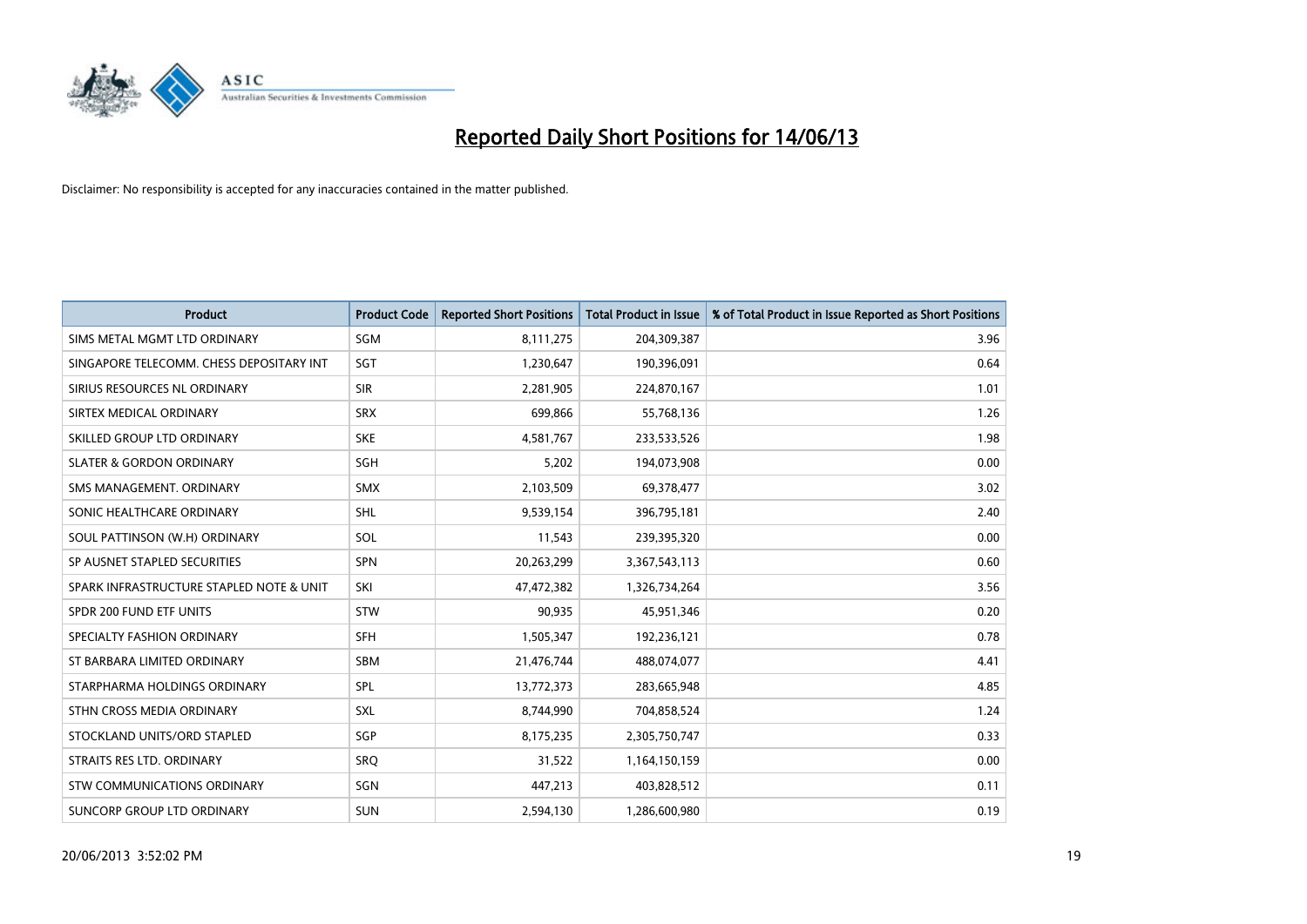

| <b>Product</b>                       | <b>Product Code</b> | <b>Reported Short Positions</b> | <b>Total Product in Issue</b> | % of Total Product in Issue Reported as Short Positions |
|--------------------------------------|---------------------|---------------------------------|-------------------------------|---------------------------------------------------------|
| SUNDANCE ENERGY ORDINARY             | <b>SEA</b>          | 2,351,606                       | 460,785,024                   | 0.50                                                    |
| SUNDANCE RESOURCES ORDINARY          | <b>SDL</b>          | 50,175,856                      | 3,072,110,985                 | 1.63                                                    |
| SUNLAND GROUP LTD ORDINARY           | <b>SDG</b>          | 18,391                          | 189,417,674                   | 0.01                                                    |
| SUPER RET REP LTD ORDINARY           | SUL                 | 777,856                         | 196,472,811                   | 0.38                                                    |
| SYD AIRPORT STAPLED US PROHIBIT.     | <b>SYD</b>          | 16,599,361                      | 1,861,210,782                 | 0.89                                                    |
| SYRAH RESOURCES ORDINARY             | <b>SYR</b>          | 643,661                         | 147,767,623                   | 0.44                                                    |
| TABCORP HOLDINGS LTD ORDINARY        | <b>TAH</b>          | 18,491,161                      | 744,885,690                   | 2.49                                                    |
| TANAMI GOLD NL ORDINARY              | <b>TAM</b>          | 545,068                         | 587,548,523                   | 0.09                                                    |
| TAP OIL LIMITED ORDINARY             | <b>TAP</b>          | 676,836                         | 241,608,606                   | 0.28                                                    |
| <b>TATTS GROUP LTD ORDINARY</b>      | <b>TTS</b>          | 12,890,903                      | 1,402,708,406                 | 0.90                                                    |
| TELECOM CORPORATION ORDINARY         | <b>TEL</b>          | 10,312,051                      | 1,817,088,869                 | 0.56                                                    |
| <b>TELSTRA CORPORATION, ORDINARY</b> | <b>TLS</b>          | 26,302,682                      | 12,443,074,357                | 0.21                                                    |
| TEN NETWORK HOLDINGS ORDINARY        | <b>TEN</b>          | 104,075,663                     | 2,586,970,845                 | 4.02                                                    |
| TERANGA GOLD CORP CDI 1:1            | <b>TGZ</b>          | 5,728                           | 133,275,603                   | 0.00                                                    |
| THE REJECT SHOP ORDINARY             | <b>TRS</b>          | 1,680,615                       | 28,808,248                    | 5.84                                                    |
| THOR MINING PLC CHESS DEPOSITARY 1:1 | <b>THR</b>          | 796                             | 491,247,827                   | 0.00                                                    |
| THORN GROUP LIMITED ORDINARY         | <b>TGA</b>          | 107,374                         | 147,584,880                   | 0.07                                                    |
| TIGER RESOURCES ORDINARY             | <b>TGS</b>          | 3,378,304                       | 674,770,269                   | 0.51                                                    |
| TOLL HOLDINGS LTD ORDINARY           | <b>TOL</b>          | 30,096,448                      | 717,133,875                   | 4.20                                                    |
| TOX FREE SOLUTIONS ORDINARY          | <b>TOX</b>          | 1,057,406                       | 129,607,453                   | 0.82                                                    |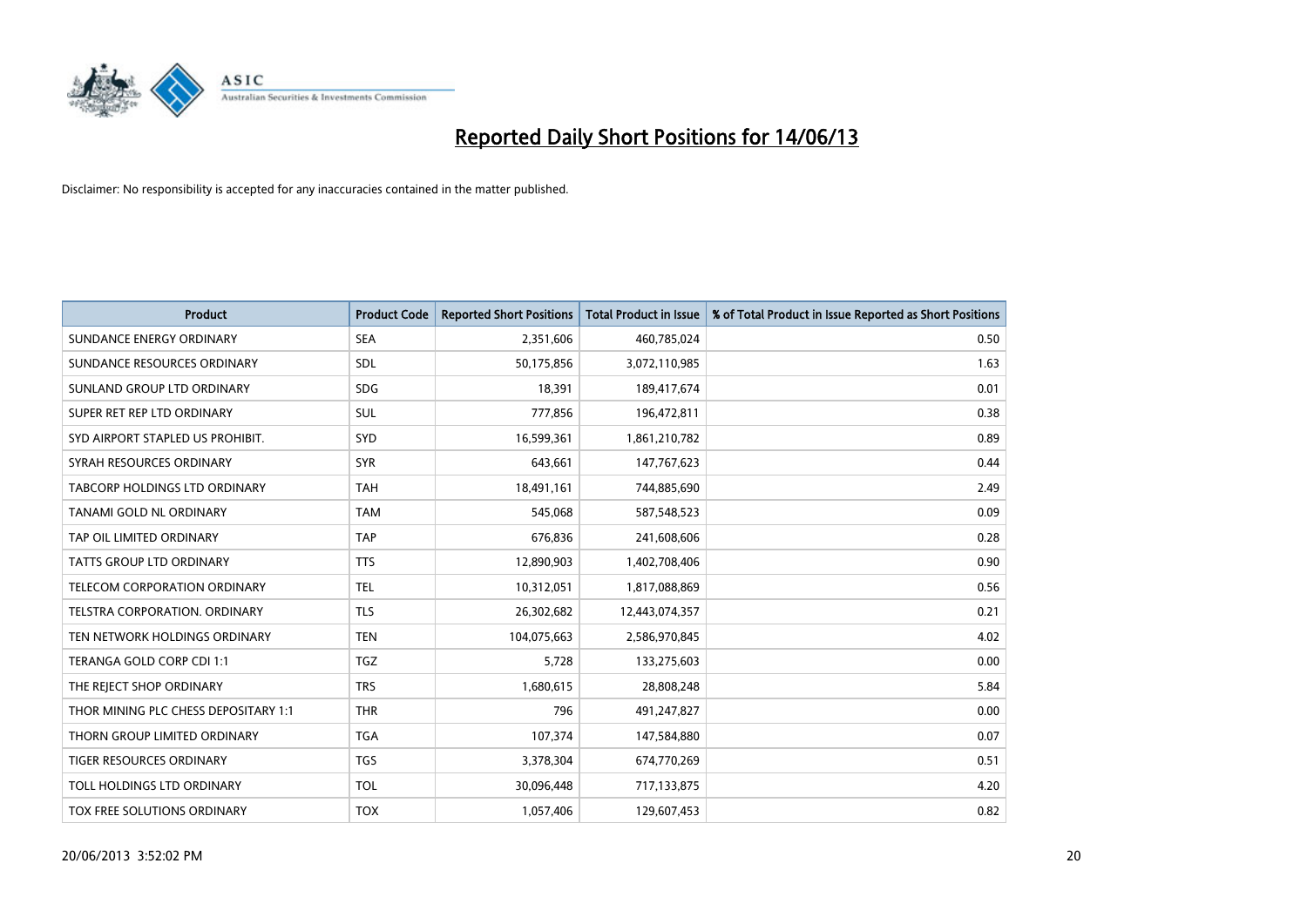

| <b>Product</b>                         | <b>Product Code</b> | <b>Reported Short Positions</b> | <b>Total Product in Issue</b> | % of Total Product in Issue Reported as Short Positions |
|----------------------------------------|---------------------|---------------------------------|-------------------------------|---------------------------------------------------------|
| TPG TELECOM LIMITED ORDINARY           | <b>TPM</b>          | 344,654                         | 793,808,141                   | 0.04                                                    |
| TRADE ME GROUP ORDINARY                | <b>TME</b>          | 399,305                         | 396,017,568                   | 0.10                                                    |
| <b>TRANSFIELD SERVICES ORDINARY</b>    | <b>TSE</b>          | 19,379,687                      | 512,457,716                   | 3.77                                                    |
| TRANSPACIFIC INDUST, ORDINARY          | <b>TPI</b>          | 2,318,443                       | 1,578,563,490                 | 0.15                                                    |
| TRANSURBAN GROUP TRIPLE STAPLED SEC.   | <b>TCL</b>          | 5,454,713                       | 1,481,594,818                 | 0.38                                                    |
| TREASURY WINE ESTATE ORDINARY          | <b>TWE</b>          | 16,901,652                      | 647,227,144                   | 2.58                                                    |
| TROY RESOURCES LTD ORDINARY            | <b>TRY</b>          | 4,611,849                       | 91,318,649                    | 5.05                                                    |
| UGL LIMITED ORDINARY                   | UGL                 | 12,421,380                      | 166,511,240                   | 7.45                                                    |
| UXC LIMITED ORDINARY                   | <b>UXC</b>          | 644.808                         | 308,806,649                   | 0.21                                                    |
| VIRGIN AUS HLDG LTD ORDINARY           | <b>VAH</b>          | 74,556,850                      | 2,581,231,776                 | 2.88                                                    |
| <b>VIRTUS HEALTH LTD ORDINARY</b>      | <b>VRT</b>          | 368,874                         | 79,536,601                    | 0.48                                                    |
| <b>VNGD AUS SHARES ETF UNITS</b>       | <b>VAS</b>          | 773                             | 6,233,376                     | 0.01                                                    |
| <b>VOCUS COMMS LTD ORDINARY</b>        | VOC                 | 74,416                          | 78,539,890                    | 0.09                                                    |
| <b>WATPAC LIMITED ORDINARY</b>         | <b>WTP</b>          | 151,921                         | 184,332,526                   | 0.08                                                    |
| <b>WDS LIMITED ORDINARY</b>            | <b>WDS</b>          | $\overline{7}$                  | 144,740,614                   | 0.00                                                    |
| <b>WEBJET LIMITED ORDINARY</b>         | <b>WEB</b>          | 1,016,019                       | 79,397,959                    | 1.28                                                    |
| <b>WESFARMERS LIMITED ORDINARY</b>     | <b>WES</b>          | 24,105,175                      | 1,006,669,957                 | 2.39                                                    |
| WESFARMERS LIMITED PARTIALLY PROTECTED | <b>WESN</b>         | 57,159                          | 150,523,641                   | 0.02                                                    |
| WESTERN AREAS LTD ORDINARY             | <b>WSA</b>          | 17,032,982                      | 196,843,803                   | 8.64                                                    |
| WESTERN DESERT RES. ORDINARY           | <b>WDR</b>          | 1,980,181                       | 360,853,631                   | 0.55                                                    |